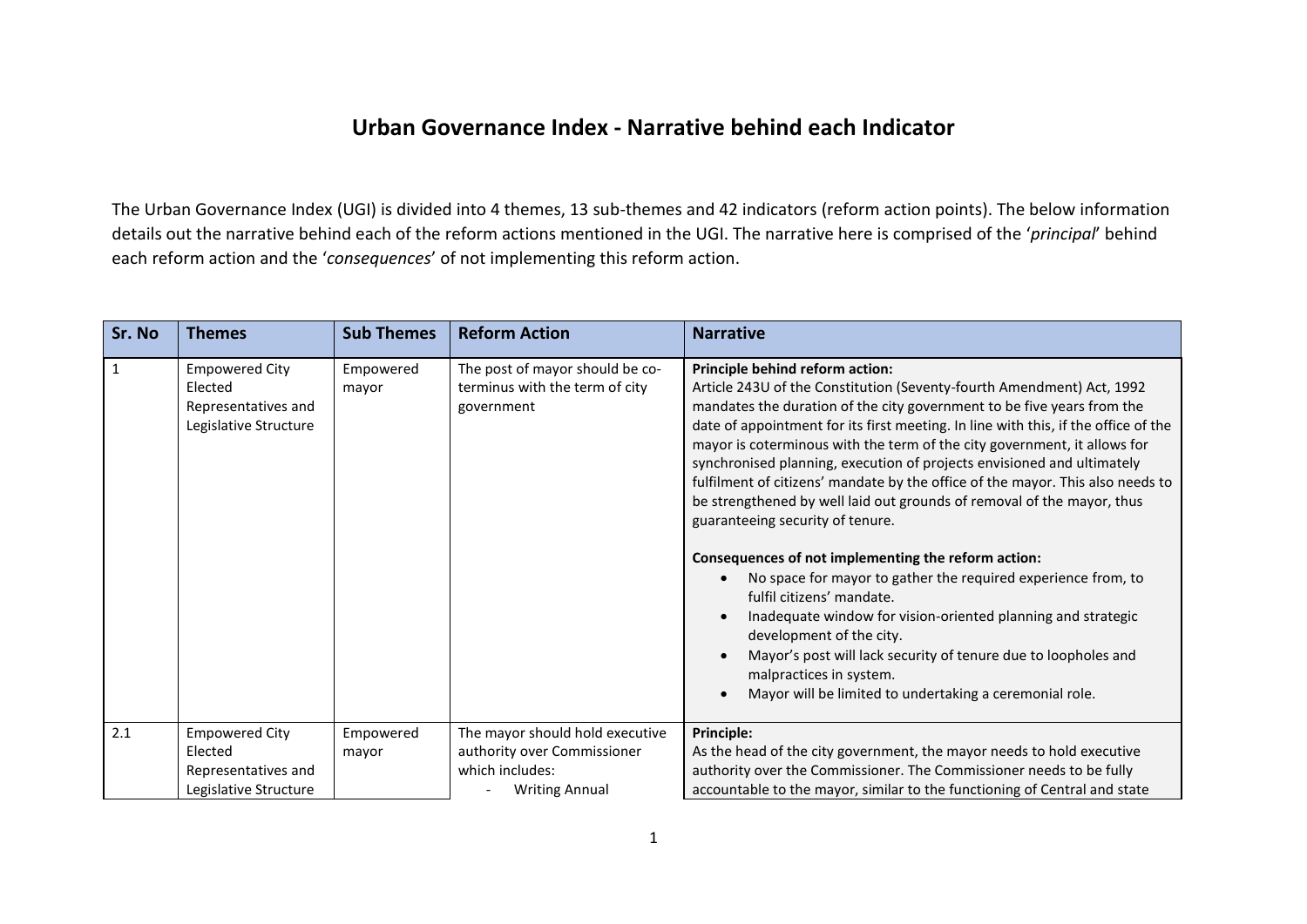| 2.2 | <b>Empowered City</b><br>Elected<br>Representatives and<br>Legislative Structure | Empowered<br>mayor | <b>Confidential Report</b><br>(ACR) of the<br>Commissioner.<br>Conducting appraisals<br>(increment, promotion,                                                 | governments. This can be effectively put into practice through empowering<br>mayor with the authority to write, review and take action on Annual<br>Confidential Report (ACR) of the Commissioner as well as holding authority<br>to appoint as well as terminate the Commissioner.                                                                                                                                                                                                                                                                                                                                             |
|-----|----------------------------------------------------------------------------------|--------------------|----------------------------------------------------------------------------------------------------------------------------------------------------------------|---------------------------------------------------------------------------------------------------------------------------------------------------------------------------------------------------------------------------------------------------------------------------------------------------------------------------------------------------------------------------------------------------------------------------------------------------------------------------------------------------------------------------------------------------------------------------------------------------------------------------------|
| 2.3 | <b>Empowered City</b><br>Elected<br>Representatives and<br>Legislative Structure | Empowered<br>mayor | suspension, demotion) of<br>Commissioner based on<br>ACR.<br>Authority to appoint and<br>terminate the<br>Commissioner, subject to<br>ratification of council. | Consequences of not implementing the reform action:<br>No accountability of administration towards the councillors and<br>elected head of the city government i.e., the mayor.<br>Lack of long-term vision-oriented development of the city caused<br>by unsustainable initiatives being undertaken by each new<br>commissioner being appointed every 3 years.<br>Weakened local level democracy with empowered administration<br>that holds no accountability to the city.<br>Lack of coordination and conflicts at the highest level of the city<br>government.                                                               |
| 3   | <b>Empowered City</b><br>Elected<br>Representatives and<br>Legislative Structure | Empowered<br>mayor | The mayor should hold<br>independent authority to appoint<br>chairperson of Standing/Subject<br>committees                                                     | <b>Principle:</b><br>Council of Ministers in the Central and state governments are appointed by<br>the President and Governor respectively. But the Prime Minister and Chief<br>Minister has authority to give their recommendations for the appointment.<br>Likewise, the city government being the third tier of governance, the mayor<br>should have the authority to appoint the chairpersons of various<br>committees (Standing/Subject committees).<br>Consequences of not implementing the reform action:<br>Mayor will lack adequate control to direct the development of the<br>city according to the vision and plan. |
| 4   | <b>Empowered City</b><br>Elected<br>Representatives and<br>Legislative Structure | Empowered<br>mayor | Mayor should be the chairperson<br>of apex committee such as Mayor<br>in Council (MIC)/Steering<br>committee                                                   | Principle:<br>The central government constitutes the Union Cabinet which is headed by<br>the Prime Minister and central government cabinet ministers. A similar<br>system is followed in each State wherein the state government constitutes<br>the state government Cabinet headed by the respective Chief Minister.<br>Likewise, for the city government which is the third tier of Governance, a<br>cabinet system which functions as an apex committee with strong decision-<br>making powers should be constituted. The committee should be headed by                                                                      |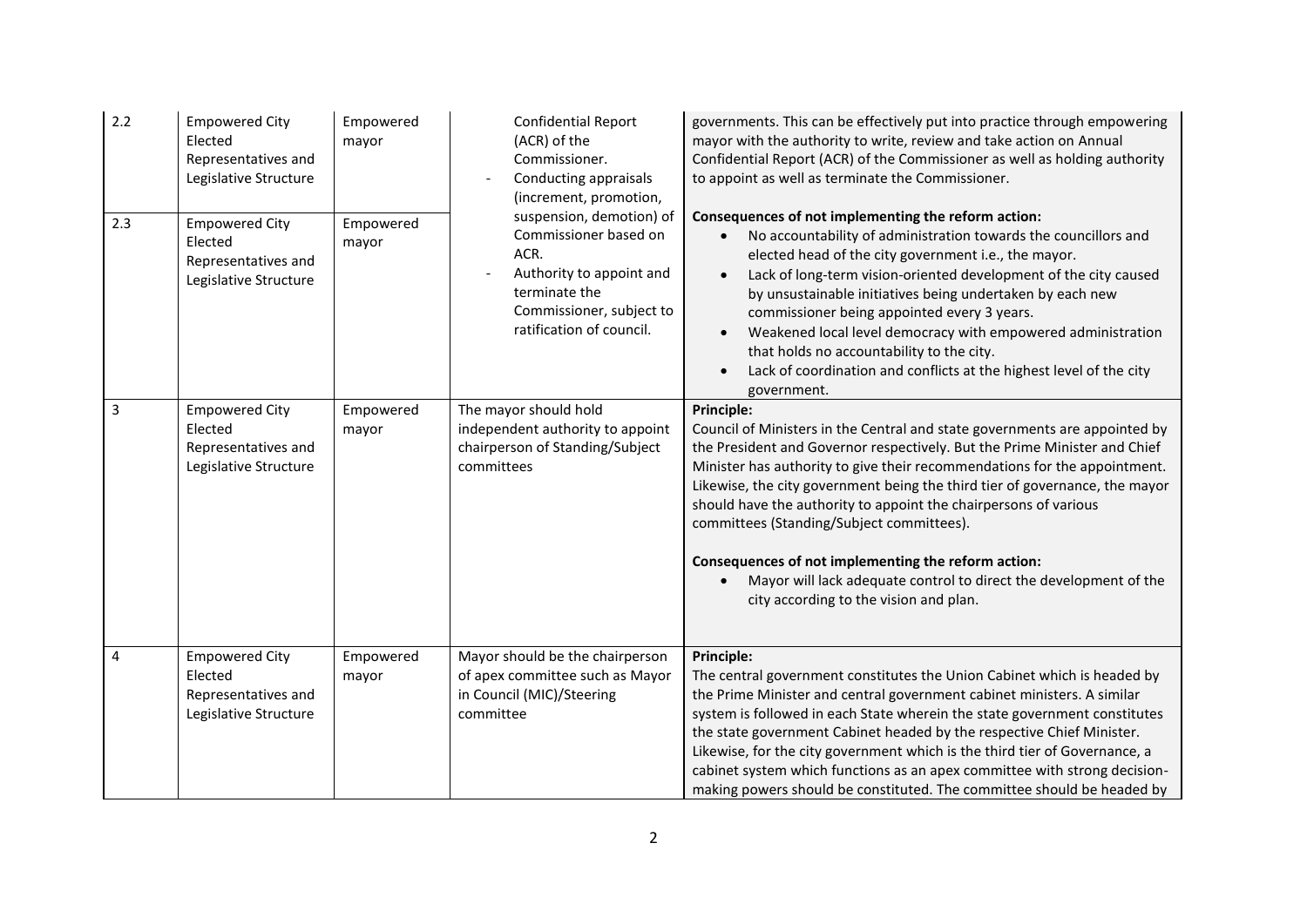|   |                                                                                  |                         |                                                                                                                                            | the mayor and various Standing/Subject committee heads should be the<br>members of the apex body as appointed by the mayor.<br>Consequences of not implementing the reform action:<br>Lack of control under the elected leadership of the mayor on the<br>deliberative structures/committees that are set up.<br>Mayor will remain a titular head with inadequate powers for<br>effective decision making.                                                                                                                                                                                                                                                                                                                                                                                                                                                                                                                                                                                                                         |
|---|----------------------------------------------------------------------------------|-------------------------|--------------------------------------------------------------------------------------------------------------------------------------------|------------------------------------------------------------------------------------------------------------------------------------------------------------------------------------------------------------------------------------------------------------------------------------------------------------------------------------------------------------------------------------------------------------------------------------------------------------------------------------------------------------------------------------------------------------------------------------------------------------------------------------------------------------------------------------------------------------------------------------------------------------------------------------------------------------------------------------------------------------------------------------------------------------------------------------------------------------------------------------------------------------------------------------|
| 5 | <b>Empowered City</b><br>Elected<br>Representatives and<br>Legislative Structure | Empowered<br>councillor | Every councillor should be a<br>member of at least one Standing/<br>Subject committee (except<br>Council, Zonal, Ward/Wards<br>committee)? | Principle:<br>The role of councillor primarily involves representing and addressing issues<br>raised by citizens of the city through various mechanisms as well as<br>participating in decision making through various deliberative committees<br>focussed on specific subject matters. Being a member of at least one<br>Standing/ Subject committee will allow councillors to also gain subject<br>matter expertise, leading to improved deliberations. Hence, it is crucial that<br>every councillor be entitled to participate in at least one committee<br>(Standing/Subject) that has been constituted by the Council.<br>Consequences of not implementing the reform action:<br>Councillors will be deprived of the opportunity to fulfil their<br>mandate of raising issues and deliberating in the subject<br>committees.<br>No space for councillors to gain subject matter expertise.<br>No opportunity to discuss, scrutinise and make decisions on city<br>level reform action pertaining to focussed subject matter. |
| 6 | <b>Empowered City</b><br>Elected<br>Representatives and<br>Legislative Structure | Empowered<br>councillor | The State Municipal Act should<br>have provisions for regular<br>trainings to be conducted for<br>councillors.                             | Principle:<br>After every municipal election, around 60-80% councillors are newly elected<br>or are first term councillors owing to the 50% female reservation and other<br>seat reservations. The newly elected councillors need 2-3 years to<br>understand the procedure of working of the city government, State<br>Municipal Act and the budget processes and functioning of various<br>departments in the city government. Thus, for effective deliberation and<br>decision making, councillors need to understand their roles, duties and<br>responsibilities. Regular capacity building trainings held for the councillors,                                                                                                                                                                                                                                                                                                                                                                                                 |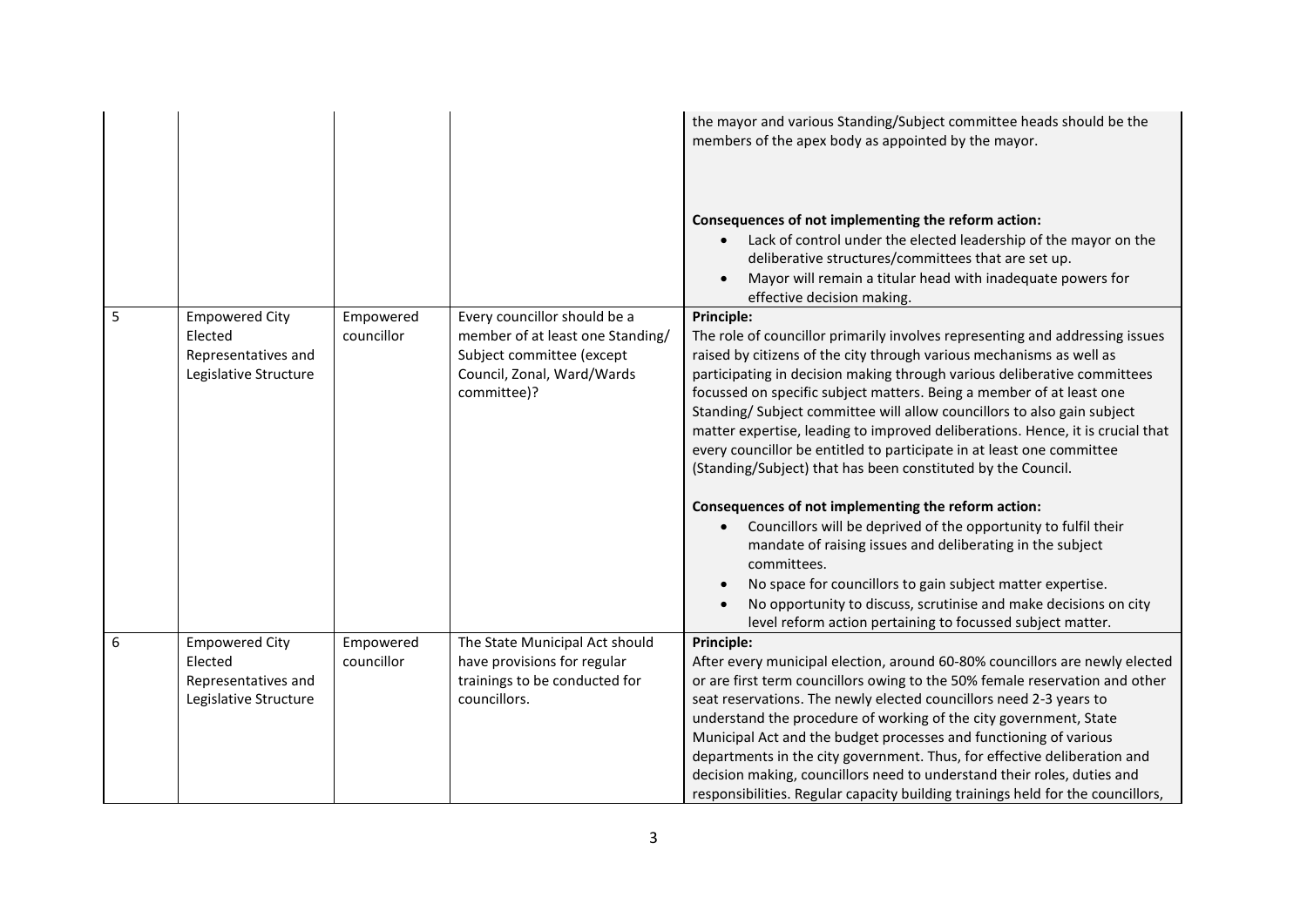|     |                                                                                  |                         |                                                                                                                  | during their term of office, enables them to better fulfil their constitutional<br>responsibilities. This can also help the councillors to make the best use of<br>various schemes which are available for development and follow best<br>practices in the functions that come under their responsibility.<br>Consequences of not implementing the reform action:<br>Lack of capacity to manage their responsibilities, duties and<br>municipal affairs.<br>Low quality deliberation and decision making.<br>Inadequate understanding of the system and processes to resolve<br>citizens' issue effectively.                                                                                                                                                                                                                                                                                                                                                                |
|-----|----------------------------------------------------------------------------------|-------------------------|------------------------------------------------------------------------------------------------------------------|-----------------------------------------------------------------------------------------------------------------------------------------------------------------------------------------------------------------------------------------------------------------------------------------------------------------------------------------------------------------------------------------------------------------------------------------------------------------------------------------------------------------------------------------------------------------------------------------------------------------------------------------------------------------------------------------------------------------------------------------------------------------------------------------------------------------------------------------------------------------------------------------------------------------------------------------------------------------------------|
| 7.1 | <b>Empowered City</b><br>Elected<br>Representatives and<br>Legislative Structure | Empowered<br>councillor | The councillors should receive a<br>fixed monthly salary.                                                        | Principle:<br>As elected councillors, they are holding the highest office within the city<br>government. Therefore, it is expected that the job they are performing is<br>largely a '24X7 job'. To do this effectively, the basic needs of the councillor<br>need to be taken care of. On account of this, it would be prudent to give<br>them fixed monthly salaries. In line with the same, the mayor, committee<br>chairpersons and councillors should receive salary and allowances<br>commensurate to the post. In this indicator, we have considered<br>remuneration and honorarium as a salary.<br>Consequences of not implementing the reform action:<br>No incentives for performance improvement, particularly for<br>councillors from Economically Weaker Sections (EWS) of the<br>society.<br>Inability to work in a full-time role and responsibility thus<br>negatively impacting efficiency and ability to attend to the public<br>and resolve their issues. |
| 7.2 | <b>Empowered City</b><br>Elected<br>Representatives and<br>Legislative Structure | Empowered<br>councillor | Councillors should receive fixed<br>salary which should be at par, or<br>more than, that of the<br>Commissioner. | Principle:<br>The Commissioner should report to the councillors as a whole. councillors<br>hold a 24*7 job on ground level and are answerable to the citizens for the<br>issues faced in their respective wards. Councillors needs to be incentivised<br>to hold such responsibilities with high regard. Therefore, the fixed salary<br>that the councillor receives should be at par, or more than, that of the<br>Commissioner.                                                                                                                                                                                                                                                                                                                                                                                                                                                                                                                                           |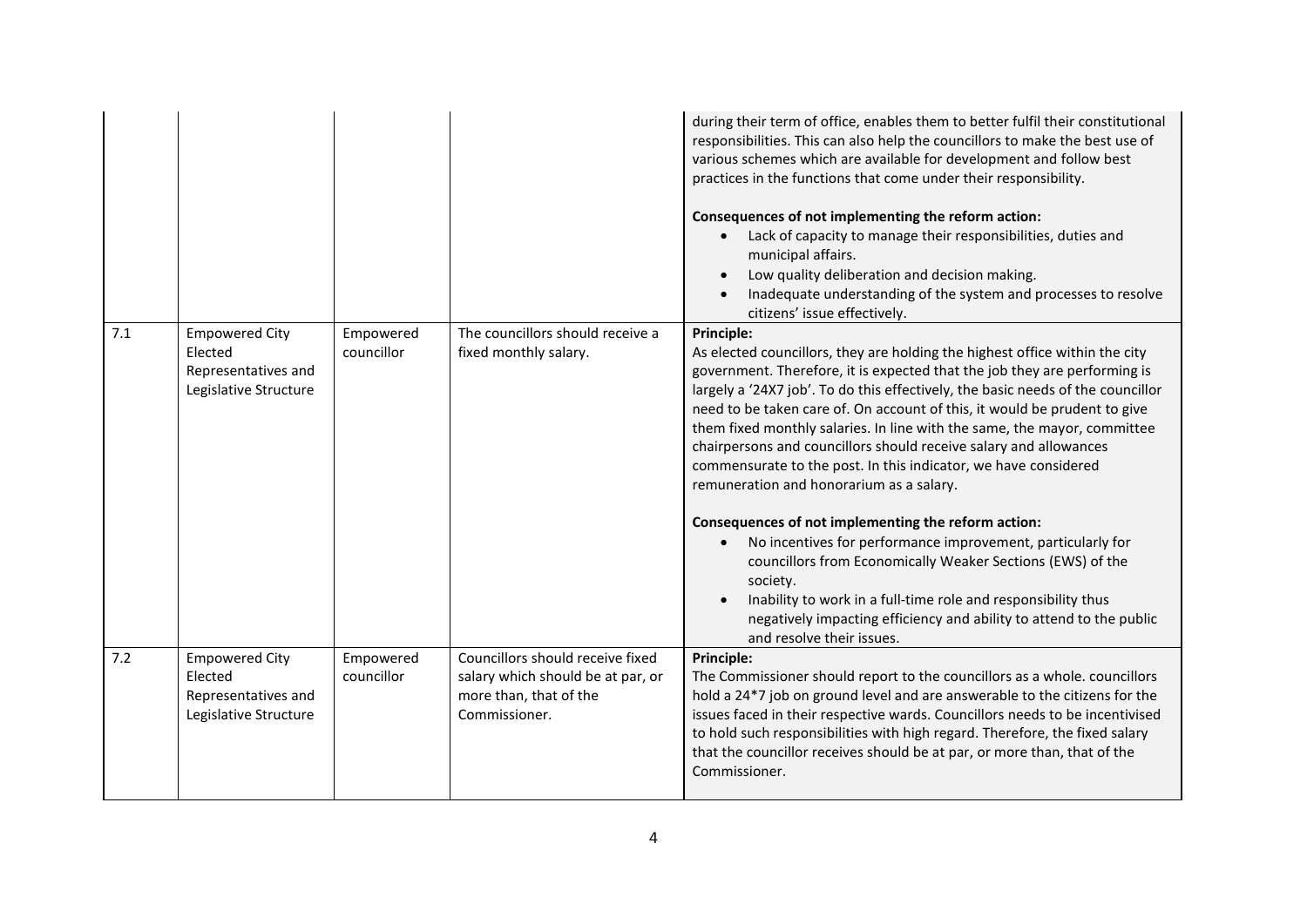|     |                                                                                  |                         |                                                                                                                                                  | Consequences of not implementing the reform action:<br>The administrative wing will not be accountable to the elected<br>wing who holds the mandate of the citizens.                                                                                                                                                                                                                                                                                                                                                                                                                                                                                                                                                                                                                      |
|-----|----------------------------------------------------------------------------------|-------------------------|--------------------------------------------------------------------------------------------------------------------------------------------------|-------------------------------------------------------------------------------------------------------------------------------------------------------------------------------------------------------------------------------------------------------------------------------------------------------------------------------------------------------------------------------------------------------------------------------------------------------------------------------------------------------------------------------------------------------------------------------------------------------------------------------------------------------------------------------------------------------------------------------------------------------------------------------------------|
| 7.3 | <b>Empowered City</b><br>Elected<br>Representatives and<br>Legislative Structure | Empowered<br>councillor | The councillors should receive<br>allowances for office expense and<br>designated staff.                                                         | Principle:<br>For the councillor to effectively perform their duties and responsibilities,<br>they need a support staff and an office space. This will enable the<br>councillors to conduct research and hence, they should receive an<br>allowance to support these requirements.<br>Consequences of not implementing the reform action:<br>Not having been enabled, councillor will not be able to carry out<br>their duty in an effective manner.<br>Lack of incentive will indicate the lack of credibility of the role thus<br>leading to failure of councillors in attending to problems of their<br>concerned wards.<br>Without an office set-up and adequate resources to run the office,<br>the councillors remain inaccessible to citizens to meet and discuss<br>their issues. |
| 8   | <b>Empowered City</b><br>Elected<br>Representatives and<br>Legislative Structure | Empowered<br>Council    | The councils should have<br>independent authority to frame<br>bye-laws and regulations for<br>functions under the control of city<br>government. | Principle:<br>The council is tasked with the responsibility to deliberate and make<br>important resolutions. On the policy front, issues faced vary from city to<br>city. Hence, council should have independent authority to draft city level<br>policies and action plans, which are vital for effectively resolving pressing<br>issues.<br>Consequences of not implementing the reform action:<br>No clarity about the rules and procedures in terms of planning and<br>$\bullet$<br>delivery of services<br>Ineffective and inefficient discharge of functions at the city<br>government's end.<br>No clarity about the distinct responsibilities across individuals and<br>authorities involved.                                                                                     |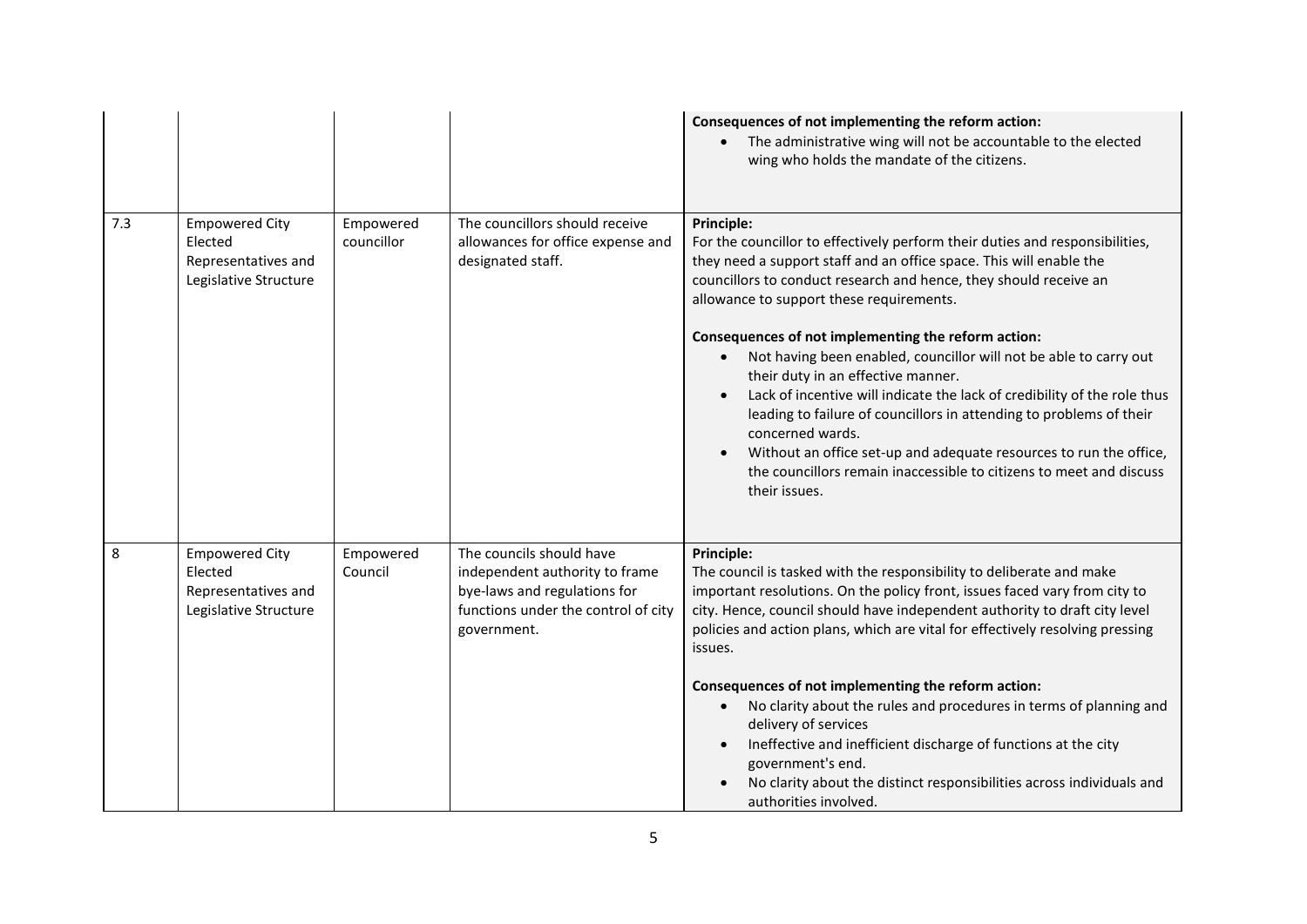| 9  | <b>Empowered City</b><br>Elected<br>Representatives and<br>Legislative Structure | Empowered<br>Council | The city government should have<br>Procedure for Conduct and<br><b>Business Rules.</b>                                                 | Principle:<br>The city government council should function with prescribed set of rules<br>similar to that of the functioning of the State Legislative Assemblies and the<br>Parliament. The conduct of business in the city government council<br>meetings should adhere to the rules, with regard to the functioning.<br>Consequences of not implementing the reform action:<br>No systematic functioning of the council and committees and lack<br>of effective decision-making mechanisms.<br>Lack of detailed procedure rules will lead to higher scope for<br>ambiguity and misinterpretations, affecting processes of<br>deliberation.                                                                                                                                                                                                                                     |
|----|----------------------------------------------------------------------------------|----------------------|----------------------------------------------------------------------------------------------------------------------------------------|----------------------------------------------------------------------------------------------------------------------------------------------------------------------------------------------------------------------------------------------------------------------------------------------------------------------------------------------------------------------------------------------------------------------------------------------------------------------------------------------------------------------------------------------------------------------------------------------------------------------------------------------------------------------------------------------------------------------------------------------------------------------------------------------------------------------------------------------------------------------------------|
| 10 | <b>Empowered City</b><br>Elected<br>Representatives and<br>Legislative Structure | Empowered<br>Council | The Council should have privileges<br>and immunity against all<br>statements made/acts done, in<br>the course of their duty.           | Principle:<br>Articles 105 and 194 of the Constitution mandates specifies privileges and<br>immunity for the Parliament and the State Legislatures respectively. This<br>provides for freedom of speech and immunity against votes given, and any<br>publications that are made in the Parliament and the State Legislatures. In<br>order to uphold the spirit of local governance, such privileges and immunity<br>need to be applicable to city governments as well. This will not only<br>improve the quality of deliberations in the council but will also pave the<br>way for improved city level policies, action plans and decision making.<br>Consequences of not implementing the reform action:<br>Status of deliberations at the council will remain subpar.<br>Impact on decision making as well as a negative effect on service<br>delivery and project executions. |
| 11 | <b>Empowered City</b><br>Elected<br>Representatives and<br>Legislative Structure | Empowered<br>Council | The State Municipal Act should<br>have provisions for conducting<br>municipal elections strictly before<br>the expiry of its duration. | Principle:<br>One of important aspects behind enacting the Constitution (Seventy-fourth<br>Amendment) Act, 1992 was the 'irregular municipal elections' across the<br>country. As per clause (3) of the Article 243U of the Act, "the election to<br>constitute a Municipality shall be completed before the expiry of its<br>duration of 5 years unless dissolved". Keeping this constitutional mandate<br>as a base, conducting elections before the term of the corporation ends, is<br>essential to maintain a continuous functioning city government council and<br>the elected wing at all times.                                                                                                                                                                                                                                                                          |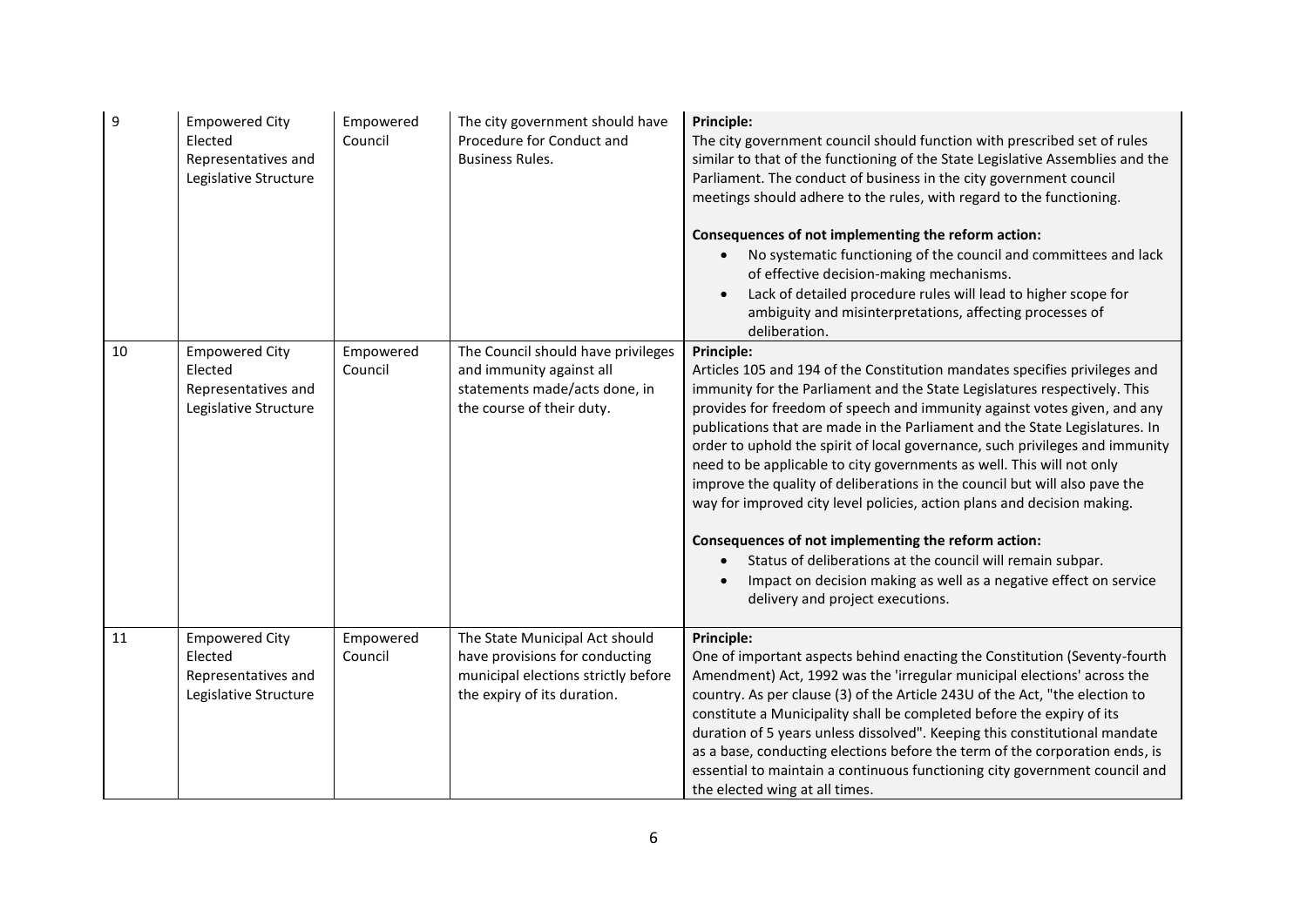|    |                                                                                  |                                               |                                                                                                        | Consequences of not implementing the reform action:<br>The very intent of 74th Constitutional Amendment Act is forfeited.<br>City Government will be purely administrative driven thus<br>impacting democracy at the local level.<br>No accountability towards citizens.                                                                                                                                                                                                                                                                                                                                                                                                                                                                                                                                                                                                                                    |
|----|----------------------------------------------------------------------------------|-----------------------------------------------|--------------------------------------------------------------------------------------------------------|-------------------------------------------------------------------------------------------------------------------------------------------------------------------------------------------------------------------------------------------------------------------------------------------------------------------------------------------------------------------------------------------------------------------------------------------------------------------------------------------------------------------------------------------------------------------------------------------------------------------------------------------------------------------------------------------------------------------------------------------------------------------------------------------------------------------------------------------------------------------------------------------------------------|
| 12 | <b>Empowered City</b><br>Elected<br>Representatives and<br>Legislative Structure | Empowered<br>Council                          | The councils should have<br>authority to pass a no confidence<br>motion against the mayor.             | <b>Principle:</b><br>The mayor is the chief functionary of the city government and is<br>accountable for all the actions taken. Moreover, the Council is the highest<br>deliberative body in the city government. Therefore, the elected head i.e.,<br>the mayor, should be accountable to the collective body. Hence, in order to<br>account for checks and balances, the council should have the authority to<br>pass a no-confidence motion against the mayor, if they find that the mayor<br>is not performing duties in accordance with the established provisions of<br>the law.<br>Consequences of not implementing the reform action:<br>It will only lead to high concentration of power in the hands of a<br>single individual leading to dictatorial tendency.<br>Acts as a potential crisis for democracy at the local level.                                                                   |
| 13 | <b>Empowered City</b><br>Elected<br>Representatives and<br>Legislative Structure | Constitution of<br>Deliberative<br>Committees | The city government should<br>constitute all committees as<br>specified by the State Municipal<br>Act. | <b>Principle:</b><br>The duty of the city government council and committees is to meet and<br>deliberate upon issues of concern over respective subject matters. There<br>are various committees constituted at different levels in the city<br>government and each committee has its own importance and specific<br>purposes and follows a hierarchical order. The State Municipal Act specifies<br>provisions on constituting committees in the city government. Hence, the<br>city government should adhere to the respective State Municipal Act and<br>constitute the committees for which provisions have been made.<br>Consequences of not implementing the reform action:<br>Full potential of streamlined and effective deliberations within the<br>$\bullet$<br>city government machinery will not be achieved. This lack of<br>quality deliberation will impact decision making and discharge of |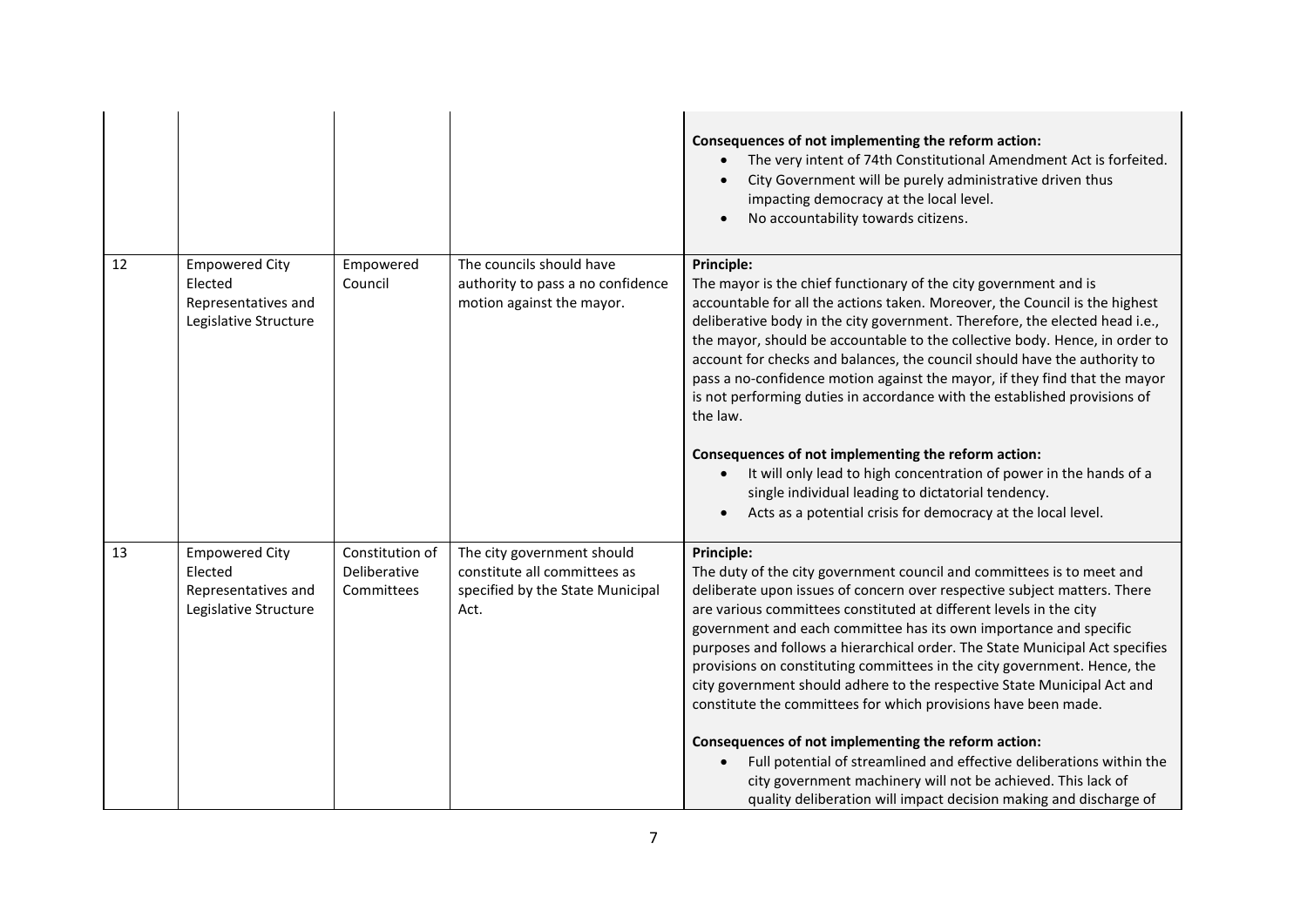|    |                                                                                  |                                               |                                                                                                                                                  | functions of the city government.                                                                                                                                                                                                                                                                                                                                                                                                                                                                                                                                                                                                                                                                                                                                                                                                                                                                                                                                                                                                                       |
|----|----------------------------------------------------------------------------------|-----------------------------------------------|--------------------------------------------------------------------------------------------------------------------------------------------------|---------------------------------------------------------------------------------------------------------------------------------------------------------------------------------------------------------------------------------------------------------------------------------------------------------------------------------------------------------------------------------------------------------------------------------------------------------------------------------------------------------------------------------------------------------------------------------------------------------------------------------------------------------------------------------------------------------------------------------------------------------------------------------------------------------------------------------------------------------------------------------------------------------------------------------------------------------------------------------------------------------------------------------------------------------|
| 14 | <b>Empowered City</b><br>Elected<br>Representatives and<br>Legislative Structure | Constitution of<br>Deliberative<br>Committees | The State Municipal Act should<br>have provision for all committees<br>(including councils) to hold<br>meetings at least once a month            | Principle:<br>The city government is expected to provide most of the basic services which<br>are of utmost importance in the day-to-day activities of citizens.<br>Committees that deliberate upon policy making and implementation of<br>basic services need to therefore be proactive in discharging their functions.<br>Hence, it is prudent that the committees meet at least once a month.<br>Consequences of not implementing the reform action:<br>Weak decision-making machinery.<br>Inability to respond to problems as well as failure to ensure<br>planned delivery of projects and services efficiently.                                                                                                                                                                                                                                                                                                                                                                                                                                    |
| 15 | <b>Empowered City</b><br>Elected<br>Representatives and<br>Legislative Structure | Constitution of<br>Deliberative<br>Committees | The State Municipal Act should<br>have provisions for constituting<br>an apex committee such as Mayor<br>in Council (MIC)/steering<br>committee. | <b>Principle:</b><br>The central government constitutes the Union Cabinet which is headed by<br>the Prime Minister and central government cabinet ministers. A similar<br>system is followed in each State wherein the state government constitutes<br>the cabinet headed by the respective Chief Minister. Likewise, the city<br>government being the third tier of Governance, a cabinet system which<br>functions as an apex committee with strong decision-making powers should<br>be constituted. The committee should be headed by the mayor, and various<br>Standing/Subject committee heads should be the members of the apex-<br>body.<br>Consequences of not implementing the reform action:<br>Lack of empowered decision-making body under the elected<br>leadership leading to non availability of platform to fast track<br>decision making as per needs of the city<br>Lack of Coordination over multiple other committees leading to<br>chaos in decision making.<br>Lack of a platform to fast-track decision making as per necessity. |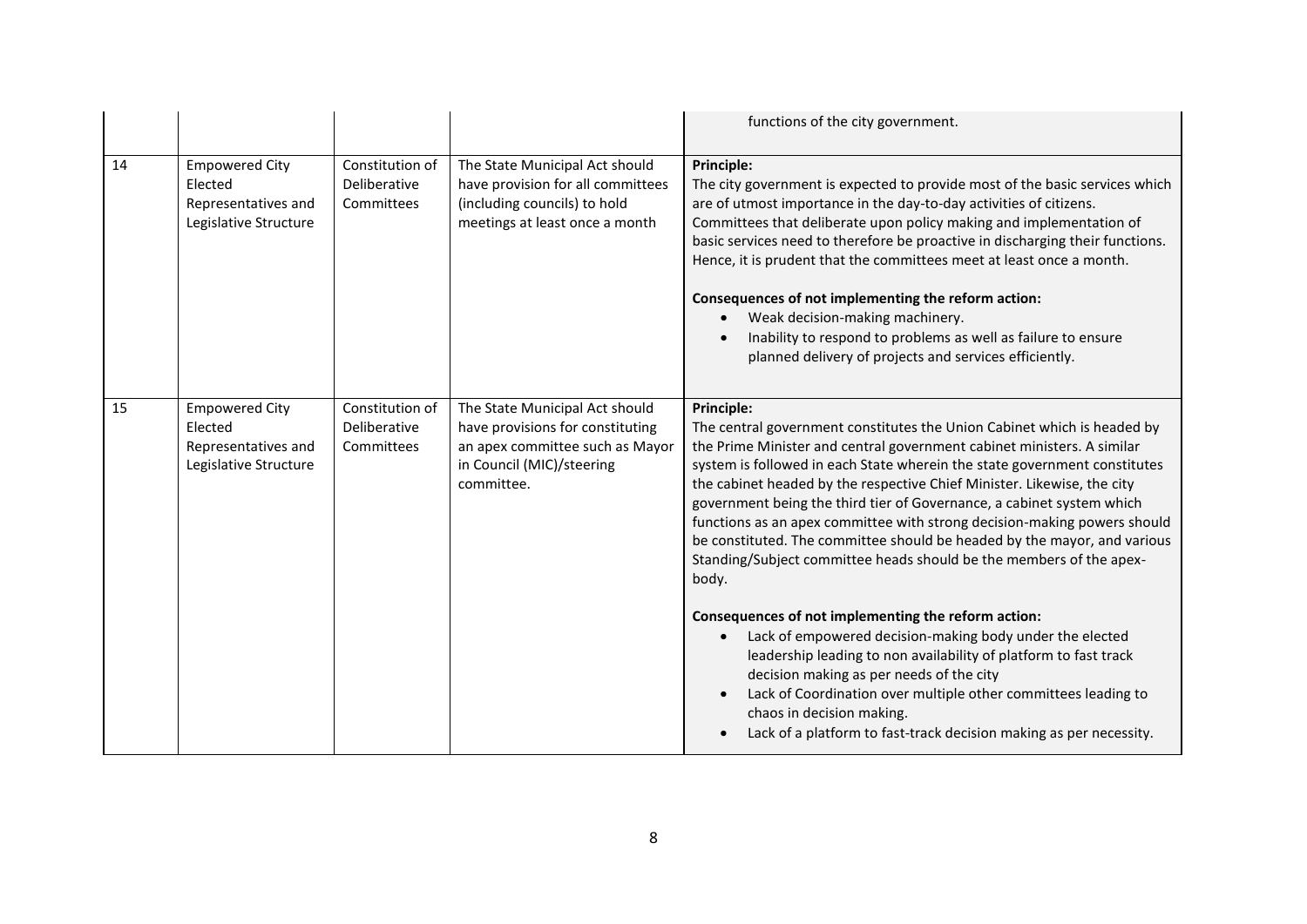| 16 | <b>Empowered City</b><br>Elected<br>Representatives and<br>Legislative Structure | Constitution of<br>Deliberative<br>Committees | The State Municipal Act should<br>have provisions for constituting<br>subject/ standing committee | <b>Principle:</b><br>The scope of deliberations in council is large at present. However, we need<br>effective deliberations and decisions taken on each subject matter Some of<br>these subject matters are complex, needing specialised scrutiny through<br>separate deliberative committees wherein expert opinions can also be<br>brought in. Similar, to the parliament having parliamentary standing<br>committees for the purposes as mentioned above, the council in city<br>governments need to be supported by constitution of specific subject<br>committees.                                                                                                                                                                                                                                                                                                                                                                                                                                                                              |
|----|----------------------------------------------------------------------------------|-----------------------------------------------|---------------------------------------------------------------------------------------------------|------------------------------------------------------------------------------------------------------------------------------------------------------------------------------------------------------------------------------------------------------------------------------------------------------------------------------------------------------------------------------------------------------------------------------------------------------------------------------------------------------------------------------------------------------------------------------------------------------------------------------------------------------------------------------------------------------------------------------------------------------------------------------------------------------------------------------------------------------------------------------------------------------------------------------------------------------------------------------------------------------------------------------------------------------|
|    |                                                                                  |                                               |                                                                                                   | Consequences of not implementing the reform action:<br>Lack of subject specific deliberation and resolutions.<br>No consultative platforms to discuss on specific subject matters<br>with experts/civil society etc., leading to fall in quality of structured<br>deliberations.<br>Leads to ineffective deliberations and weak decisions made with<br>regard to the subject/function concerned.                                                                                                                                                                                                                                                                                                                                                                                                                                                                                                                                                                                                                                                     |
| 17 | <b>Empowered City</b><br>Elected<br>Representatives and<br>Legislative Structure | Constitution of<br>Deliberative<br>Committees | The State Municipal Act should<br>have provisions for constituting<br>zonal/ward committee        | Principle:<br>The Article 243S of the Constitution (Seventy-fourth Amendment) Act, 1992<br>has provided a mandate on the 'Constitution and composition of Wards<br>Committee'. These committees will act as platforms with designated<br>functions and responsibilities and enact the same through the city<br>government allocated funds for the area. Consequently, this will ensure<br>local level deliberations among councillors along with local area<br>representatives leading to decentralised deliberation/decision making.<br>Consequences of not implementing the reform action:<br>Lack of decentralised deliberations concerning host of matters<br>concerning a zone/ward, leading to no specific focus in resolving<br>zonal/ward level concerned issues.<br>No platform to quickly respond and make decisions at the local<br>level will be difficult.<br>No provision to facilitate participatory planning, discussions and<br>feedback mechanism, leading to no space for direct participation<br>of citizens in city governance. |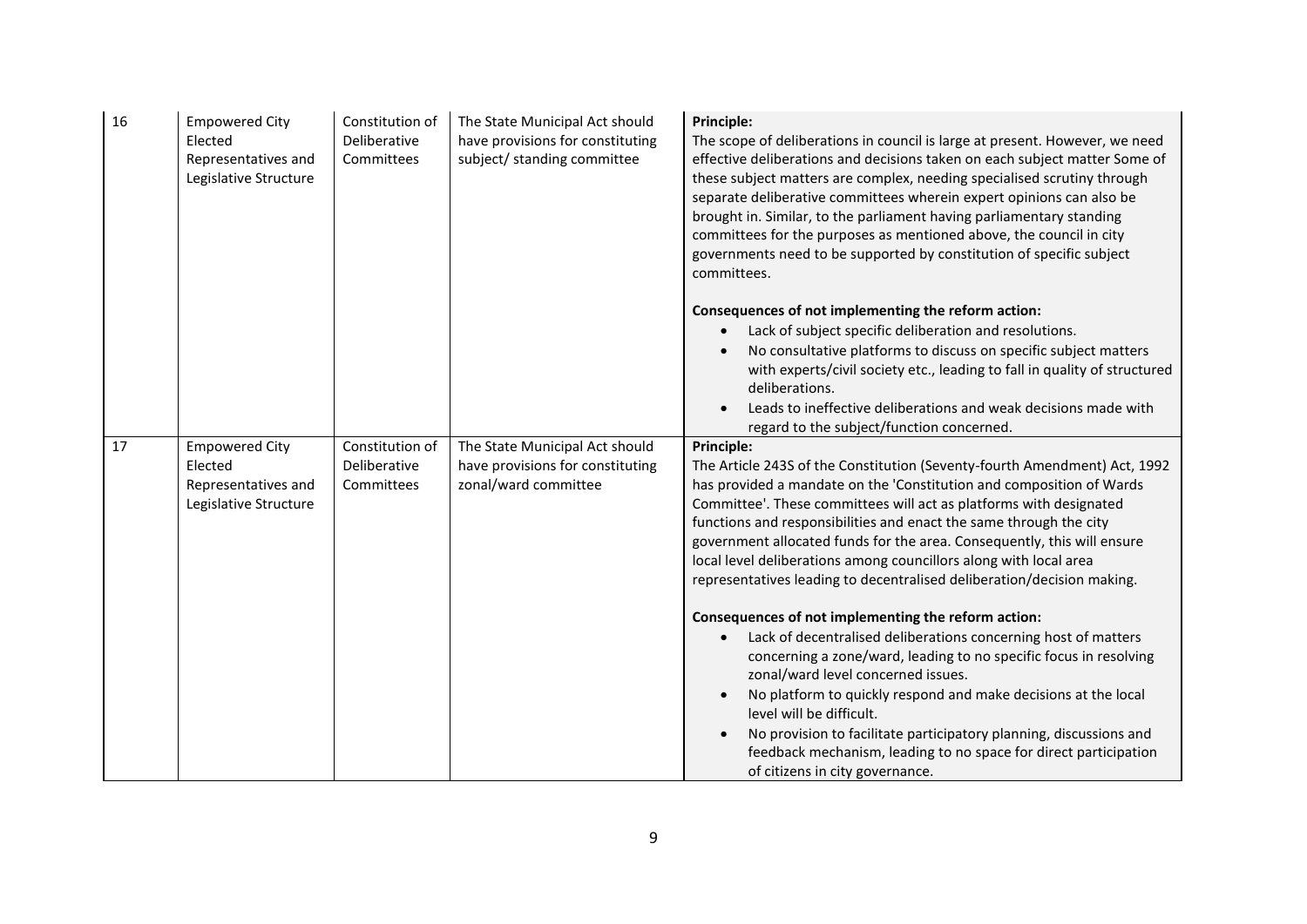| 18.1 | <b>Empowered City</b><br>Elected<br>Representatives and<br>Legislative Structure | Constitution of<br>Deliberative<br>Committees                                                 | The District Planning Committee<br>(DPC)/Metropolitan Planning<br>Committee (MPC) should have<br>80% representation of Elected<br>Representatives (ERs) | <b>Principle:</b><br>Article 243ZD and 243ZE of the Constitution (Seventy-fourth Amendment)<br>Act, 1992 mandates the constitution of District Planning Committees (DPC)<br>in all districts across states and Metropolitan Planning Committees (MPC) in<br>all metropolitan areas across states respectively. The provisions were made<br>to enable preparation of draft development plan by discussing subjects of                                                                                                                                                                                                                                                                                                                                                                                                                                                                                                                                                                                                                                                                                                                   |
|------|----------------------------------------------------------------------------------|-----------------------------------------------------------------------------------------------|---------------------------------------------------------------------------------------------------------------------------------------------------------|----------------------------------------------------------------------------------------------------------------------------------------------------------------------------------------------------------------------------------------------------------------------------------------------------------------------------------------------------------------------------------------------------------------------------------------------------------------------------------------------------------------------------------------------------------------------------------------------------------------------------------------------------------------------------------------------------------------------------------------------------------------------------------------------------------------------------------------------------------------------------------------------------------------------------------------------------------------------------------------------------------------------------------------------------------------------------------------------------------------------------------------|
| 18.2 | <b>Empowered City</b><br>Elected<br>Representatives and<br>Legislative Structure | Constitution of<br>Deliberative<br>Committees                                                 | The Chairperson of the District<br><b>Planning Committee</b><br>(DPC)/Metropolitan Planning<br>Committee (MPC) should be an<br>ER.                      | common interest and resource planning between the municipalities and<br>panchayats in the respective district or metropolitan area accordingly.<br>The constitutional mandate specifies that the DPC should consist of four-<br>fifth representation of elected representatives with respect to the<br>proportion of municipalities and panchayats in the district. Likewise, the<br>same should be followed in the case of the MPC. It is crucial that the head<br>of this committee be an elected representative, who should be elected<br>from amongst the members of the DPC/MPC. It is critical for ERs to<br>participate and drive the planning process in these constitutional bodies, to<br>ensure that citizens' interests are represented.<br>Consequences of not implementing the reform action:<br>Dominance of bureaucratic led planning, with no accountability to<br>the citizens of the municipalities and/or panchayats that fall under<br>the planning region.<br>No room for ERs, who are in fact, better placed to understand the<br>need for development of their areas and accountable to their<br>constituents. |
| 19   | <b>Empowered City</b><br>Administration                                          | Control and<br>training of<br>Human<br>Resources for<br>functions<br>under city<br>government | Does the city administration hold<br>sanctioning authority for<br>recruitments?                                                                         | Principle:<br>City Governments require adequate number of functionaries with the<br>required capacity to perform various functions and deliver services<br>effectively. With respect to this, the authority to sanction should be under<br>the purview of the city administration to recruit as per the plans of the city<br>government. This will also ensure accountability towards city elected<br>representatives.<br>Consequences of not implementing the reform action:<br>Cannot fill up of vacant posts/undertake recruitment of human<br>resource as per the need.                                                                                                                                                                                                                                                                                                                                                                                                                                                                                                                                                            |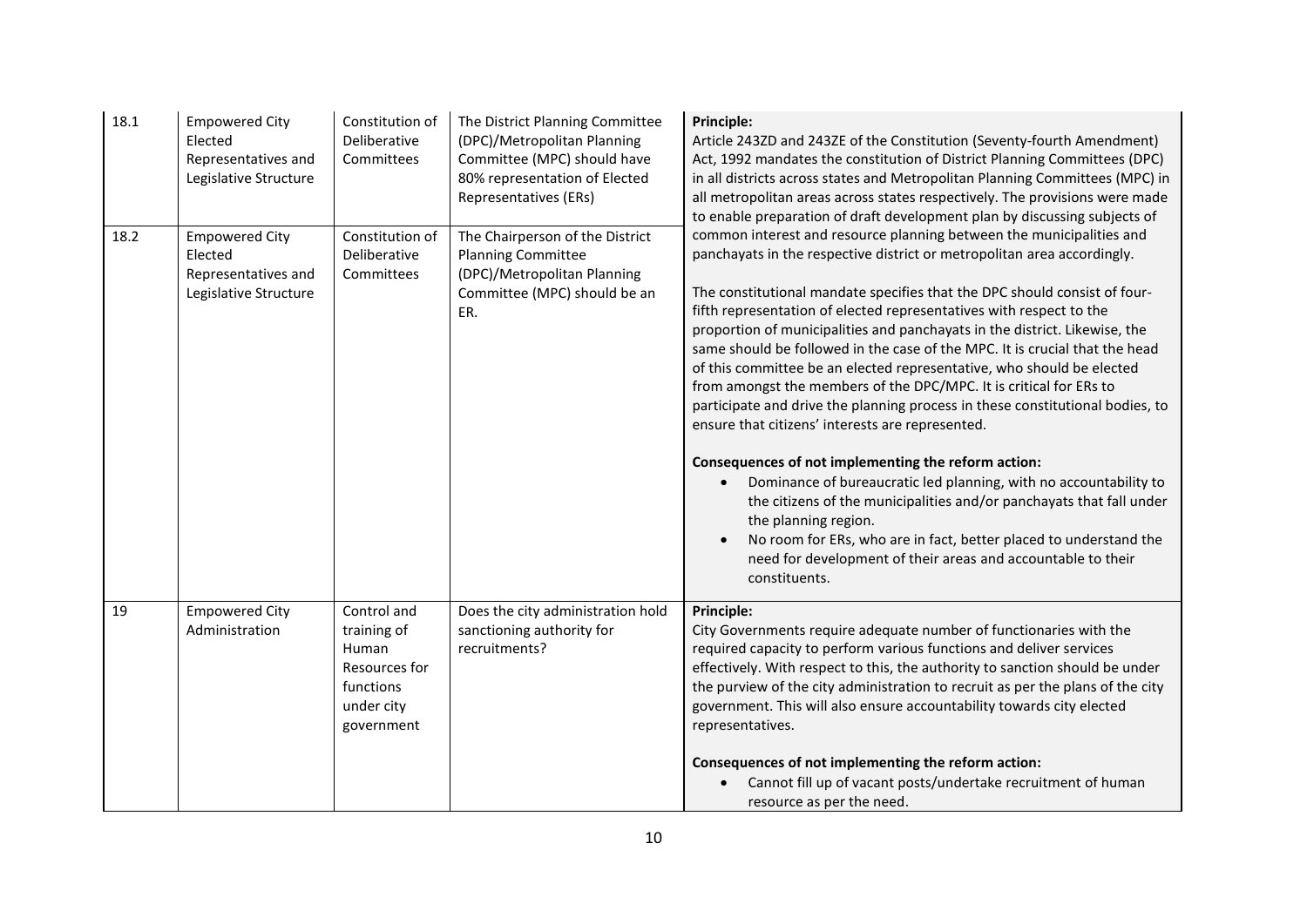|    |                                         |                                                                                               |                                                                                       | Negative impact on the execution of projects thus affecting<br>efficiency in delivery of services.                                                                                                                                                                                                                                                                                                                                                                                                                                                                                                                                                                                                                      |
|----|-----------------------------------------|-----------------------------------------------------------------------------------------------|---------------------------------------------------------------------------------------|-------------------------------------------------------------------------------------------------------------------------------------------------------------------------------------------------------------------------------------------------------------------------------------------------------------------------------------------------------------------------------------------------------------------------------------------------------------------------------------------------------------------------------------------------------------------------------------------------------------------------------------------------------------------------------------------------------------------------|
| 20 | <b>Empowered City</b><br>Administration | Control and<br>training of<br>Human<br>Resources for<br>functions<br>under city<br>government | Is there an autonomous body to<br>recruit municipal officials for City<br>Government? | Principle:<br>For envisioning concepts such as sustainable cities and implementing city<br>services with updated technology and to increase efficiency, specialised and<br>skilled officials/employees are of utmost importance. Hence, it is suggested<br>that a dedicated system of recruiting municipal cadre officials be adopted.<br>These officials will need to be tested on the required skills and relevant<br>knowledge to enter the cadre for municipal services. In line with this, it is<br>necessary that an independent recruitment body is set up to monitor all<br>matters with regard to municipal service recruitment in the state.                                                                  |
|    |                                         |                                                                                               |                                                                                       | Consequences of not implementing the reform action:<br>City Government will not have officials who are trained or<br>$\bullet$<br>experienced in working on specific urban function, which will lead<br>to lack of expertise and dearth of capacity to handle tasks and<br>deliver with efficiency.<br>Politicisation of municipal service recruitments will lead to officers<br>with inadequate qualifications occupying posts.                                                                                                                                                                                                                                                                                        |
| 21 | <b>Empowered City</b><br>Administration | Control and<br>training of<br>Human<br>Resources for<br>functions<br>under city<br>government | The city administration should fill<br>up all vacant posts.                           | <b>Principle:</b><br>City Governments require human resources of various capacities in order to<br>provide service delivery efficiently. It is necessary for city governments to<br>have sufficient number of employees or adequate strength of workforce to<br>operate effectively.<br>Consequences of not implementing the reform action:<br>Negative impact on the functioning of the city government, leading<br>to inefficient execution of projects and delivery of services.<br>Filling posts through deputations leading to lack of accountability<br>towards the functioning of the city government.<br>Scope for social instability amongst lower strata staff if posts are<br>filled through contract basis. |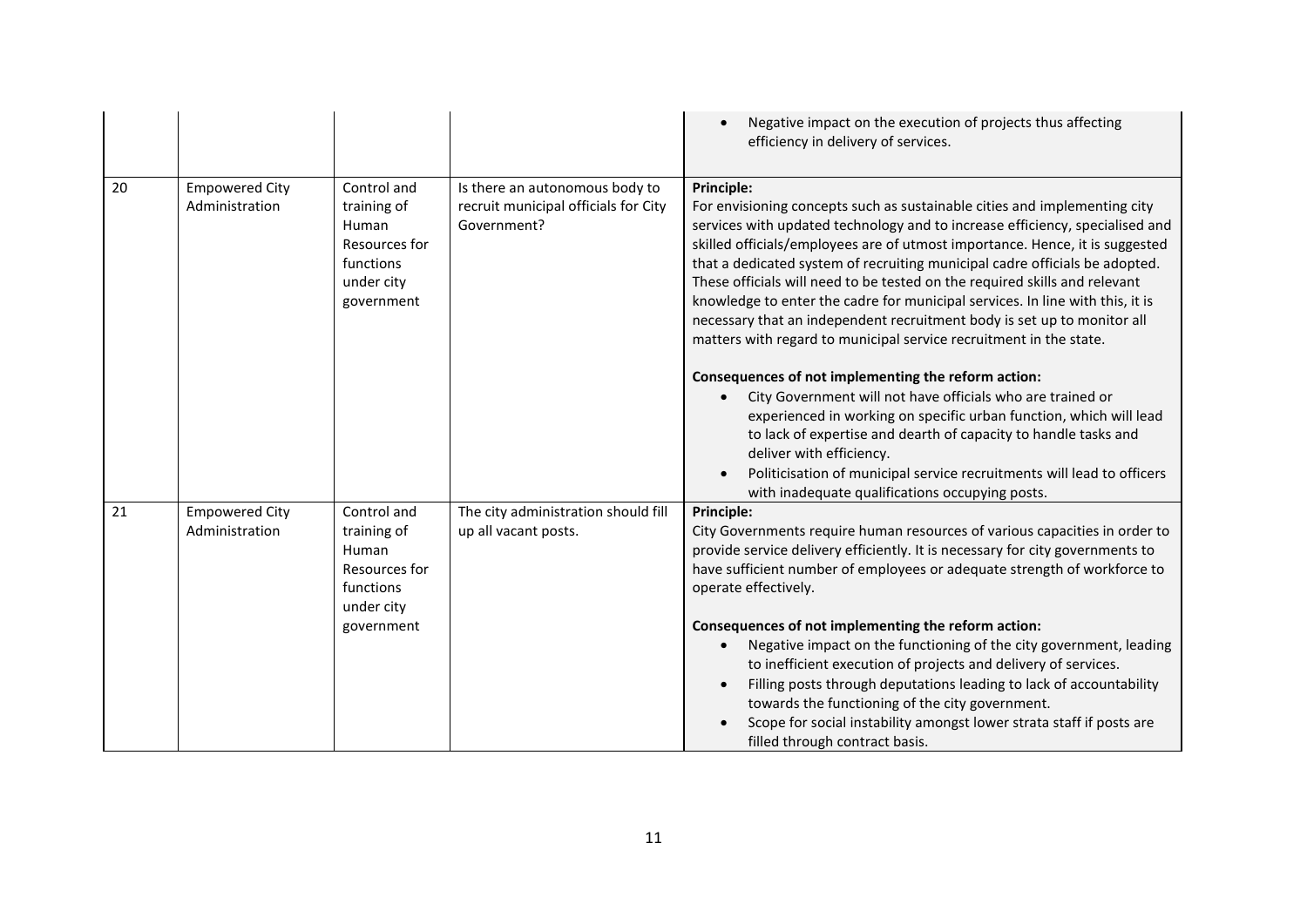| 22 | <b>Empowered City</b><br>Administration | Control and<br>training of<br>Human<br>Resources for<br>functions<br>under city<br>government | The State Municipal Act should<br>have provisions for regular and<br>mandatory trainings for city<br>administration.                                                    | <b>Principle:</b><br>With the advancement in technology and a mission-based approach<br>towards improving service delivery in cities, the capacity building of officials<br>and employees becomes crucial. city government requires skilled officials<br>who have the necessary and regular training and capacity support to<br>function efficiently. This will need to be done through training institutions<br>and by assigning budget provisions and planning. This can be prioritised and<br>regularly implemented only if it is mandated through provisions in the State<br>Municipal Acts. |
|----|-----------------------------------------|-----------------------------------------------------------------------------------------------|-------------------------------------------------------------------------------------------------------------------------------------------------------------------------|--------------------------------------------------------------------------------------------------------------------------------------------------------------------------------------------------------------------------------------------------------------------------------------------------------------------------------------------------------------------------------------------------------------------------------------------------------------------------------------------------------------------------------------------------------------------------------------------------|
|    |                                         |                                                                                               |                                                                                                                                                                         | Consequences of not implementing the reform action:<br>The city government will have poor quality of human resource<br>impacting the implementation of projects and service delivery.<br>No scope for incorporating best practices into city administration.<br>Inability to manage crisis innovatively as well as deliver service<br>efficiently.<br>City development will not be in tandem with prioritised focus areas<br>such as climate change action plans, SDGs etc.                                                                                                                      |
| 23 | <b>Empowered City</b><br>Administration | Devolution and<br>control of 18<br>functions<br>mentioned in<br>the 12th<br>Schedule          | The city administration should<br>hold independent control of all 18<br>functions mentioned in Twelfth<br>Schedule and the smart city<br>Special Purpose Vehicle (SPV). | Principle:<br>Article 243W of the Constitution (Seventy-fourth Amendment) Act, 1992<br>has recommended the state governments to devolve 18 functions listed in<br>the Twelfth Schedule to the city governments. The listed functions are of<br>high importance in terms of day-to-day civic services in the city. This stands<br>with the background of principle of subsidiarity which emphasises that the                                                                                                                                                                                      |
| 24 | <b>Empowered City</b><br>Administration | Devolution and<br>control of 18<br>functions<br>mentioned in<br>the 12th<br>Schedule          |                                                                                                                                                                         | function of local importance is best to be managed and delivered at the<br>local level. Therefore, the state governments need to ensure that<br>devolution of the listed functions to city governments is done.<br>Similarly, any parastatal body or Special Purpose Vehicle (SPVs) such as the<br>Smart City, which operates within the jurisdiction of the city government.                                                                                                                                                                                                                    |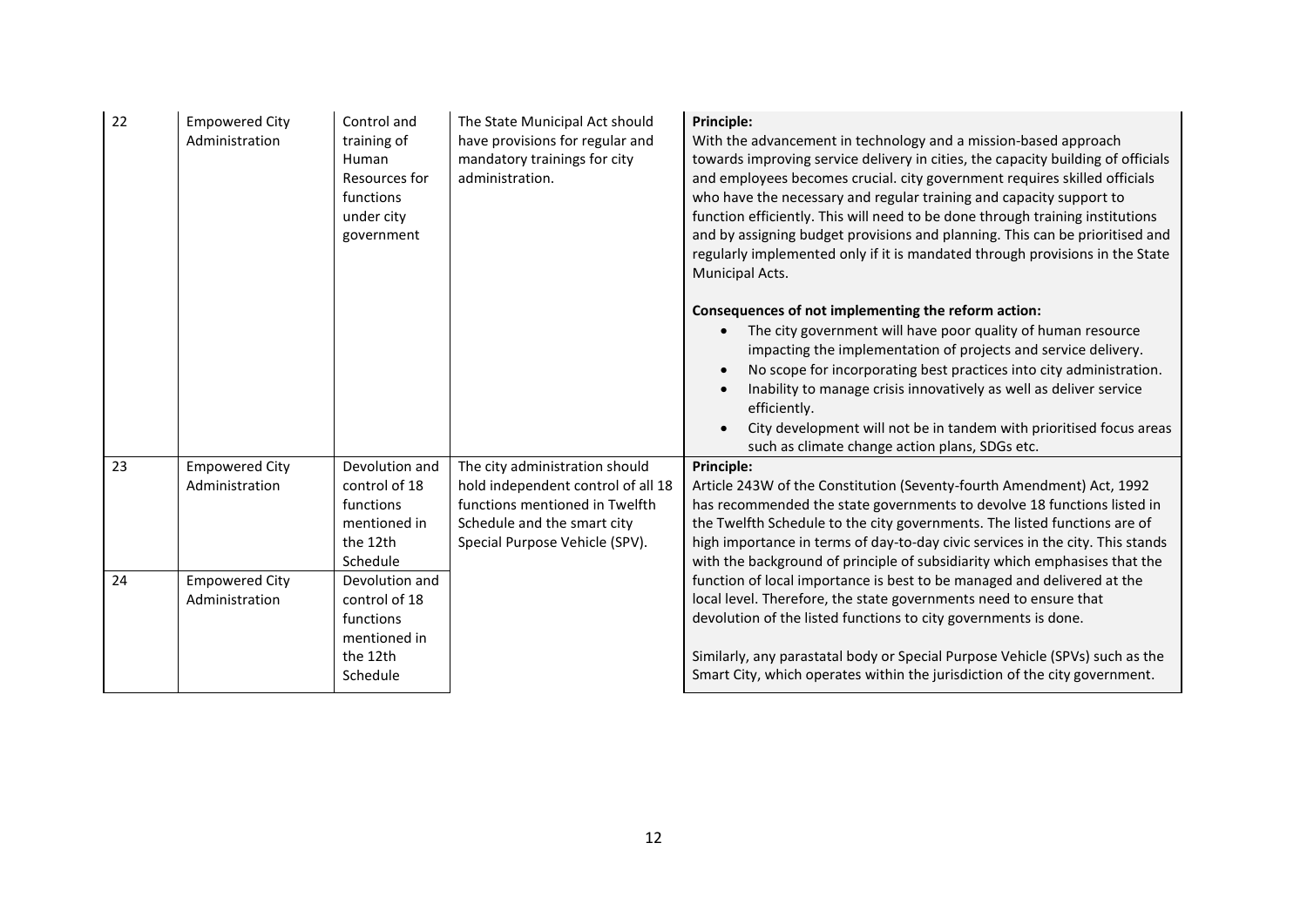| 25 | <b>Empowered City</b><br>Administration | Devolution and<br>control of 18<br>functions<br>mentioned in<br>the 12th<br>Schedule |                                                                                                           | which delivers services and projects, needs to function under the control of<br>city government for better coordination and execution of projects in the<br>spirit of local self-governance. Hence, it is prudent to have the Smart City<br>SPV which currently executes smart city projects in many of the cities to be<br>brought under the control of the city government.<br>Consequences of not implementing the reform action:<br>Fragmented institutional set-up leading to lack of coordination<br>between multiple agencies, affecting project execution and service<br>delivery. |
|----|-----------------------------------------|--------------------------------------------------------------------------------------|-----------------------------------------------------------------------------------------------------------|--------------------------------------------------------------------------------------------------------------------------------------------------------------------------------------------------------------------------------------------------------------------------------------------------------------------------------------------------------------------------------------------------------------------------------------------------------------------------------------------------------------------------------------------------------------------------------------------|
|    |                                         |                                                                                      |                                                                                                           | Lack of accountability mechanisms towards citizens, as parastatal<br>bodies do not have an elected wing and function as agencies of the<br>state.<br>No streamlining and centralised control of the multiple agencies<br>operating at the city level, leading to no scope of local self-<br>government at the third tier.                                                                                                                                                                                                                                                                  |
| 26 | <b>Empowered Citizens</b>               | Accessible<br>Open Data<br>Portal                                                    | The city government website<br>should have a freely accessible<br>open data portal/tab on its<br>website. | Principle:<br>Data has gained enormous importance in today's world. It can be<br>considered to be the 'Oil of the Century'. In the same line, transparency of<br>data is a crucial aspect of governance. The city governments are elected to<br>power by the urban citizens and hence, citizens have the right to know how<br>their city government is performing. Hence, without an open data portal,<br>there is no transparency that can be maintained by the city governments<br>thus losing accountability.                                                                           |
|    |                                         |                                                                                      |                                                                                                           | Consequences of not implementing the reform action:<br>Lack of transparency for, and accountability towards citizens.<br>Citizens will not be in a position to evaluate the performance of<br>city government<br>City based CSOs will not able to access data, perform analysis, find<br>gaps, suggest recommendations and support the City government<br>in resolving the pressing issues of the city.<br>Scope for manipulation of data and malpractices                                                                                                                                 |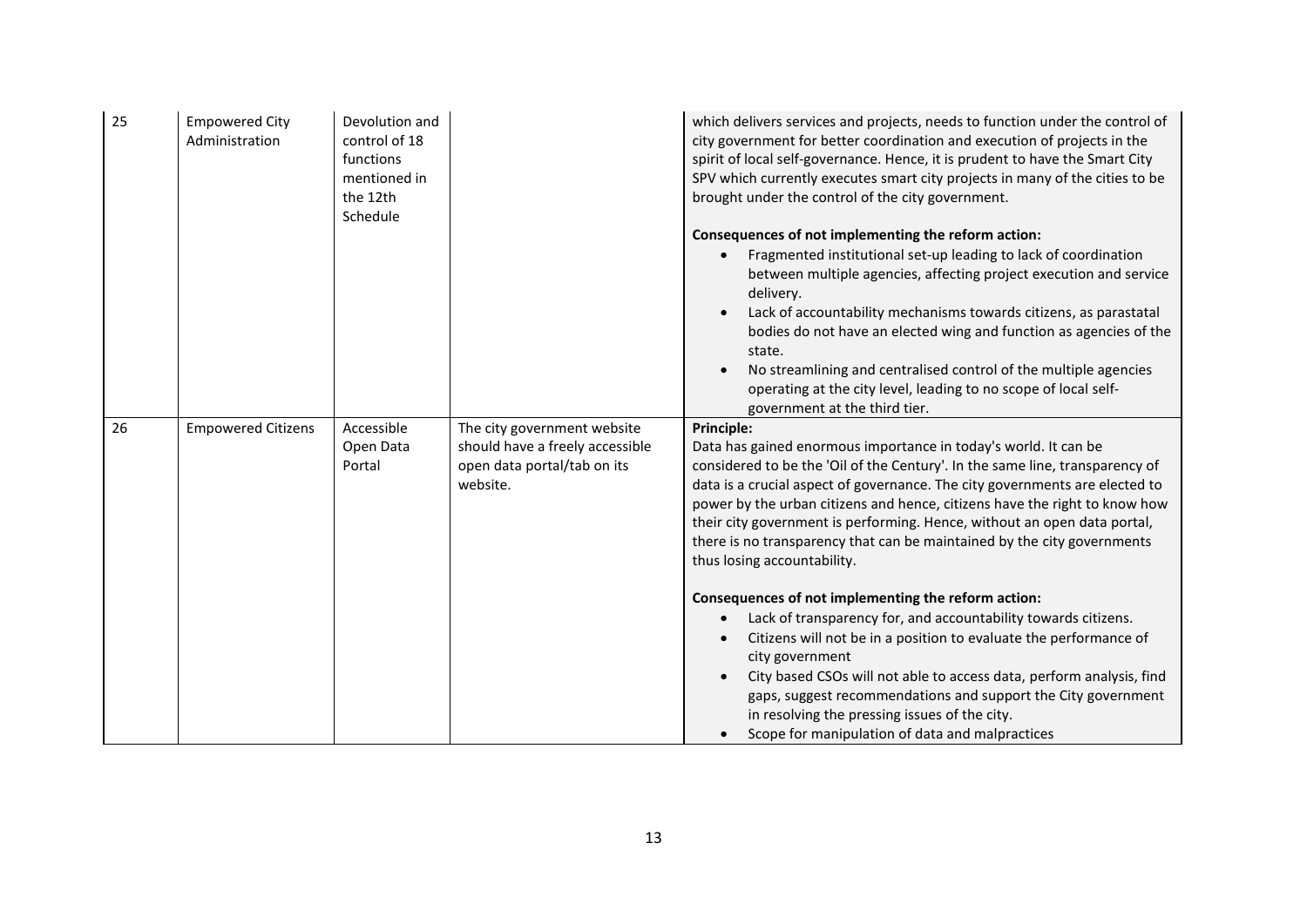| 27 | <b>Empowered Citizens</b> | Right to elect<br>mayor and<br>recall elected<br>city<br>representatives | The citizens should hold the right<br>to elect the mayor.                                                                | Principle:<br>In a democracy, citizens will feel more empowered, if they are able to<br>directly influence the election of the head of the city government i.e.,<br>mayor. This is evident when you compare the influential powers of citizens<br>over the mayor, in cities which follow direct election, as compared to cities<br>that follow indirect election of mayor.<br>Consequences of not implementing the reform action:<br>Narrow focus in development and no city vision.<br>Tendency to prioritise actions towards respective constituency<br>instead of holistic action.<br>Citizens' influence on city wide mandate will be diluted.                                                                                              |
|----|---------------------------|--------------------------------------------------------------------------|--------------------------------------------------------------------------------------------------------------------------|-------------------------------------------------------------------------------------------------------------------------------------------------------------------------------------------------------------------------------------------------------------------------------------------------------------------------------------------------------------------------------------------------------------------------------------------------------------------------------------------------------------------------------------------------------------------------------------------------------------------------------------------------------------------------------------------------------------------------------------------------|
| 28 | <b>Empowered Citizens</b> | Right to elect<br>mayor and<br>recall elected<br>city<br>representatives | The electoral college i.e., citizens<br>should hold final authority of<br>'right to recall' a councillor.                | Principle:<br>Citizens directly elect the councillors from their respective constituency.<br>The duty of the councillor is to act as public servants, and in doing so, they<br>are accountable for their actions towards the citizens. Therefore, in case of<br>any malpractices or poor performance by the councillors, the citizens<br>should hold final authority in removing them from office.<br>Consequences of not implementing the reform action:<br>Reduction of democracy to only becoming voting rights for<br>citizens. Citizens' mandate can be influenced only through an<br>election once every 5 years.<br>Citizens will not be able to hold the councillors accountable for<br>their performance or actions within their term. |
| 29 | <b>Empowered Citizens</b> | Formal and<br>active citizen<br>consultative<br>mechanism                | The minutes of meetings of<br>committee (including councils)<br>should be published on the city<br>government's website. | Principle:<br>The city governments serve the citizens and hence, citizens have the right to<br>know how the city government is performing and what measures the<br>elected representatives are taking in resolving issues in the city. With<br>regard to this, to establish a transparency in governance towards citizens,<br>all the minutes of meetings of the council as well as all committees, need to<br>be published on the city government website periodically.                                                                                                                                                                                                                                                                        |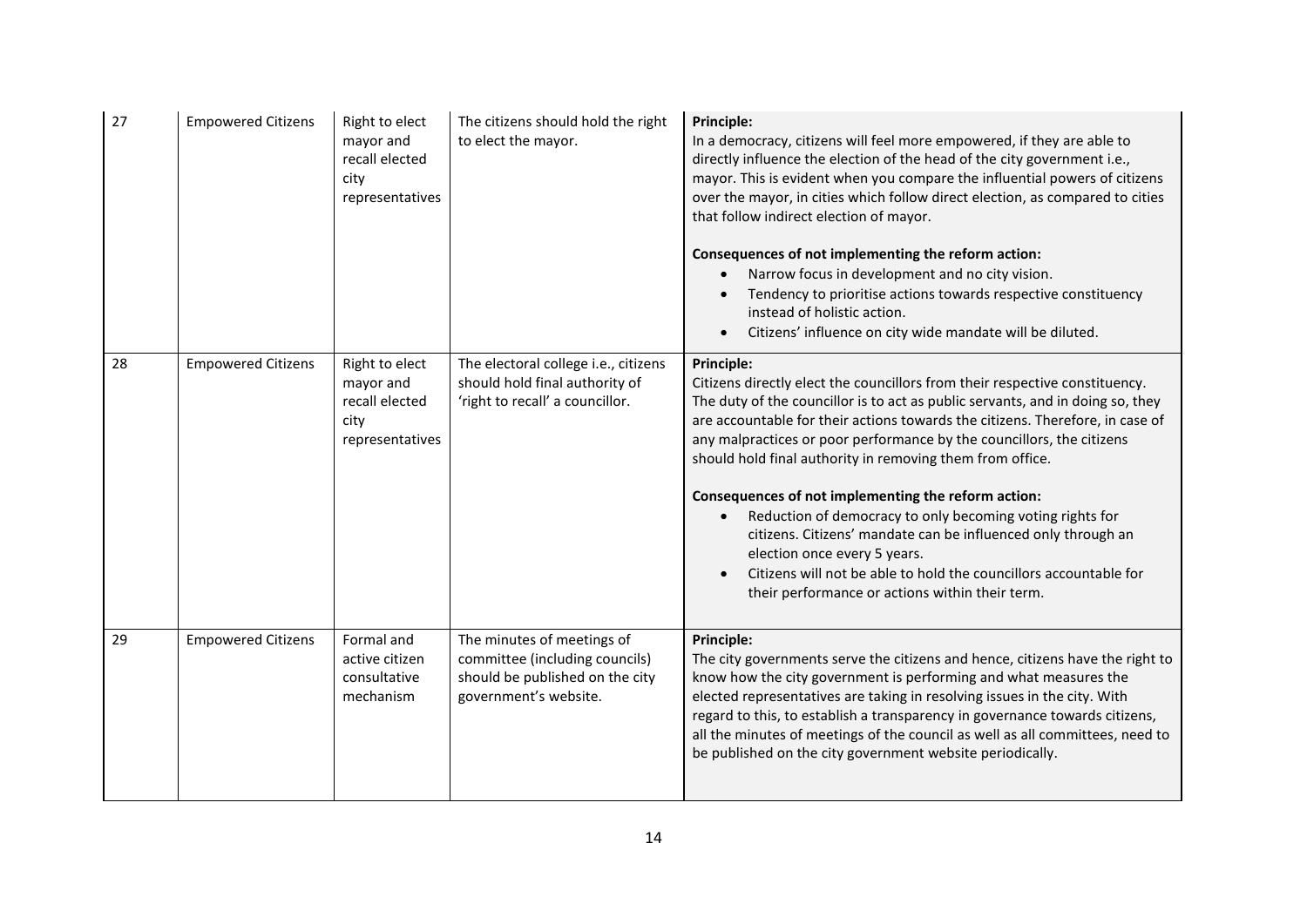|    |                           |                                                           |                                                                                                                                                                   | Consequences of not implementing the reform action:<br>Citizens will not be able to track whether the councillors who they<br>elected, are representing their mandate in the council or<br>committee meetings.<br>Citizens will not know whether the issues concerning their ward<br>are being discussed or raised in concerned deliberative platforms.                                                                                                                                                                                                                                                                                                                                                                                                                                                                                                                                                                                                                                                                                                                                                                                                                                                                                                                                   |
|----|---------------------------|-----------------------------------------------------------|-------------------------------------------------------------------------------------------------------------------------------------------------------------------|-------------------------------------------------------------------------------------------------------------------------------------------------------------------------------------------------------------------------------------------------------------------------------------------------------------------------------------------------------------------------------------------------------------------------------------------------------------------------------------------------------------------------------------------------------------------------------------------------------------------------------------------------------------------------------------------------------------------------------------------------------------------------------------------------------------------------------------------------------------------------------------------------------------------------------------------------------------------------------------------------------------------------------------------------------------------------------------------------------------------------------------------------------------------------------------------------------------------------------------------------------------------------------------------|
| 30 | <b>Empowered Citizens</b> | Formal and<br>active citizen<br>consultative<br>mechanism | The elected area level<br>representatives who are enrolled<br>in the electoral list (other than<br>councillor), should be members of<br>the ward/wards committee. | Principle:<br>Area level representatives who are elected from the respective areas<br>(electoral ward is further broken down to multiple areas under it) would<br>help in better functioning of the grass root democratic processes, as it will<br>enable scope for bringing local information, knowledge and community<br>initiatives in the area. Taking this further, along with the constitutional<br>mandate i.e., Article 243S on constituting Wards Committee, these area<br>level representatives from respective areas from a ward(s), need to be<br>members of the committee. The area level representative will be able to<br>liaise with councillor, who is the chairperson of the Ward(s) committee and<br>the local citizens from different areas of the ward(s), through the respective<br>area level representatives.<br>Consequences of not implementing the reform action:<br>No scope for decentralised grassroots democracy to thrive, leading<br>to limitation in scope of citizens' role to only municipal elections.<br>Lack of systematic approach of receiving inputs on concerns of<br>citizens, on municipal matters, through a representative voice from<br>each locality of a municipal ward.<br>Limited active citizenry on municipal matters.<br>$\bullet$ |
| 31 | <b>Empowered Citizens</b> | Active<br>Grievance<br>Redressal<br>Mechanism             | The city government website<br>should have a digital Grievance<br>Redressal Mechanism (GRM).                                                                      | Principle:<br>As a service provider, it is important that the city government has a robust<br>system to solve grievances and take feedback from citizens. In today's day<br>and age, the system needs to be digital, so that efficient tracking and<br>management of the grievances can be done. With technological advances<br>taking place, urban citizens are becoming more accustomed to using the<br>digital/online approach. The system should create a central repository of<br>complaints from online and non-digital modes. Hence, having a centralised<br>digital grievance redressal portal which is user friendly, will enable efficient                                                                                                                                                                                                                                                                                                                                                                                                                                                                                                                                                                                                                                      |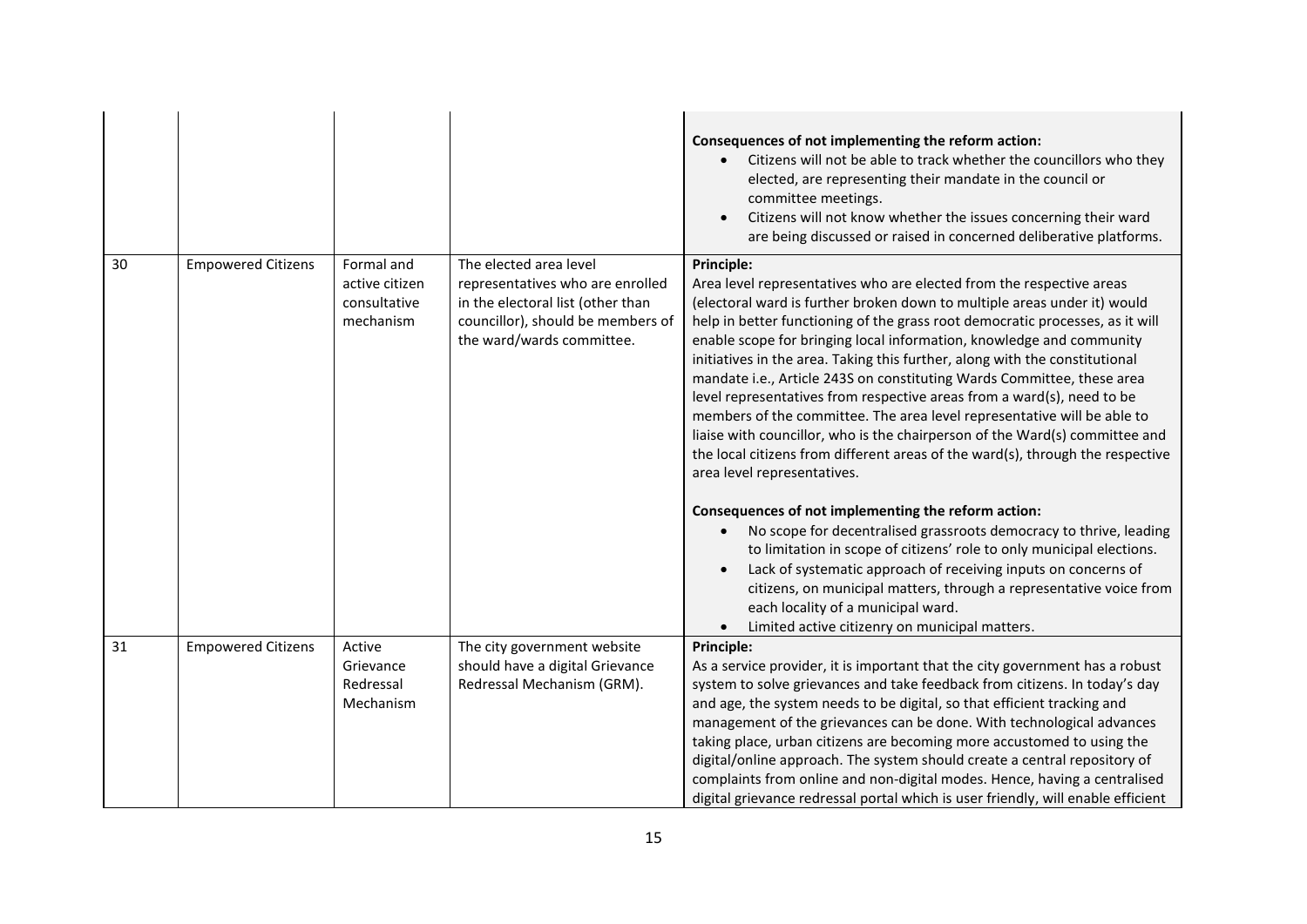|    |                           |                                               |                                                                                                                                                                                                                                | management of grievances in a time bound manner, making it effective<br>both at the user and administrators end.<br>Consequences of not implementing the reform action:<br>Leads to burden making grievance registration a hassle prone<br>process for citizens every time they face issues concerning<br>municipal services.<br>Discourages citizens from registering their grievances.                                                                                                                                                                                                                                                                                                                                                                                                                                                                                                          |
|----|---------------------------|-----------------------------------------------|--------------------------------------------------------------------------------------------------------------------------------------------------------------------------------------------------------------------------------|---------------------------------------------------------------------------------------------------------------------------------------------------------------------------------------------------------------------------------------------------------------------------------------------------------------------------------------------------------------------------------------------------------------------------------------------------------------------------------------------------------------------------------------------------------------------------------------------------------------------------------------------------------------------------------------------------------------------------------------------------------------------------------------------------------------------------------------------------------------------------------------------------|
| 32 | <b>Empowered Citizens</b> | Active<br>Grievance<br>Redressal<br>Mechanism | The GRM should have a<br>centralised mechanism to process<br>complaints registered through<br>multiple modes, where each<br>mode has singular input option<br>(e.g., one phone number, one<br>mobile app).                     | Principle:<br>The digitalised Grievance Redressal Mechanism (GRM) needs to be a<br>centralised system with an ability to take in grievances registered through<br>multiple modes. The modes can be a telephone number, mobile<br>application, in-person office/kiosks/ ward/zonal office visit by citizens,<br>online system such as through website/portal etc. It should be ensured that<br>there is only a single input system (for e.g., single phone number,<br>single mobile application, single website page etc.).<br>Consequences of not implementing the reform action:<br>Lack of clarity among citizens will also cause inefficiency or<br>difficulty in management of complaints registered at the city<br>government's end.<br>Leads to complaints being registered through multiple channels<br>and systems, without being recorded and tracked in a single<br>centralised system. |
| 33 | <b>Empowered Citizens</b> | Active<br>Grievance<br>Redressal<br>Mechanism | There should be a provision in the<br>city government's grievance<br>redressal mechanism wherein the<br>citizens should have the capability<br>to close the complaints they have<br>registered based on their<br>satisfaction. | Principle:<br>For a robust Grievance Redressal Mechanism (GRM), it is important that the<br>complainant's final satisfaction should be taken into account. The complaint<br>should not be auto closed by an official independently.<br>Consequences of not implementing the reform action:<br>Citizens' accessibility will be limited to only registration of<br>complaints with no control over ensuring that their complaint<br>actually gets resolved in a time bound manner.<br>Leads to accountability mechanism problems in such an approach.                                                                                                                                                                                                                                                                                                                                               |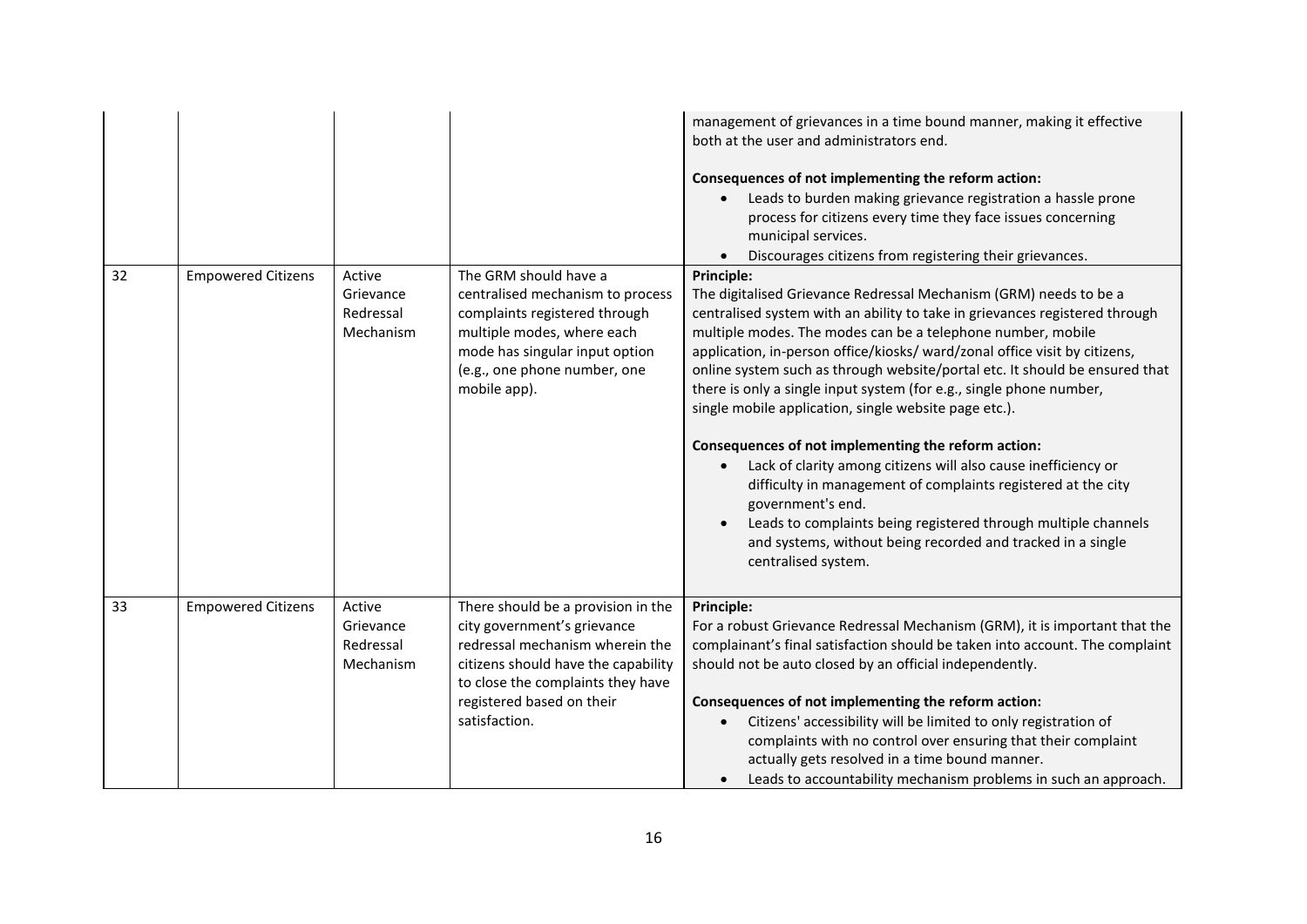| 34.1 | <b>Fiscal Empowerment</b> | Devolution of<br>financial power | The city government should hold<br>independent authority to<br>introduce new taxes/charges as<br>per State Municipal Act. | <b>Principle:</b><br>Article 243X of the Constitution (Seventy-fourth Amendment) Act, 1992 has<br>recommended state governments to transfer powers to city governments<br>to assign and levy taxes and charges. city governments should aim to be<br>self-sustainable and independent in their functioning. Furthermore, state                                                                                                                                                                                                                                                                                                                                                                                                                                                                                                                                                                                                                      |
|------|---------------------------|----------------------------------|---------------------------------------------------------------------------------------------------------------------------|-----------------------------------------------------------------------------------------------------------------------------------------------------------------------------------------------------------------------------------------------------------------------------------------------------------------------------------------------------------------------------------------------------------------------------------------------------------------------------------------------------------------------------------------------------------------------------------------------------------------------------------------------------------------------------------------------------------------------------------------------------------------------------------------------------------------------------------------------------------------------------------------------------------------------------------------------------|
| 34.2 | <b>Fiscal Empowerment</b> | Devolution of<br>financial power | The city government should hold<br>independent authority to revise<br>the tax rates/charges.                              | governments should ensure that the constitutional principles are upheld in<br>terms of financial empowerment of the city government. For this to take<br>place in its true spirit, the city government should be empowered with<br>independent authority to perform the following: (i) Introduce new taxes<br>and charges and (ii) Revise existing rates of taxes and charges being levied.                                                                                                                                                                                                                                                                                                                                                                                                                                                                                                                                                         |
|      |                           |                                  |                                                                                                                           | Consequences of not implementing the reform action:<br>Less scope for city Governments to be financially self-sufficient, as<br>they will remain dependant on the State Government for revising<br>existing tax rates or introducing new tax to enhance their revenue<br>generation capacity.<br>City Governments will not be able to execute projects or deliver<br>services efficiently because of poor revenue generation. This will<br>ultimately affect the quality of life of citizens in the city.<br>Lack of scope for self-governance without real financial<br>empowerment.                                                                                                                                                                                                                                                                                                                                                               |
| 35   | <b>Fiscal Empowerment</b> | Devolution of<br>financial power | The council should have<br>independent authority to approve<br>the budget according to the State<br>Municipal Act.        | Principle:<br>City Government can best represent the mandate of its citizens. This can be<br>done through city level planning and prioritising projects and schemes, with<br>the financial resources available. Hence, city governments should be<br>allowed to hold independent authority to allocate its financial resources<br>accordingly, and also be able to independently approve budgets (which<br>should be under the prerogative of the council of the city government).<br>Consequences of not implementing the reform action:<br>The city governments will not be able to guarantee a budget<br>provision wholly in accordance with its needs, due to the<br>dependence on the State Government for approval of the City<br>Budget leading to reduction of capacity of city government to<br>deliver on the action plans set for the city in the upcoming year.<br>No value upheld with regard to local needs of the city and citizens. |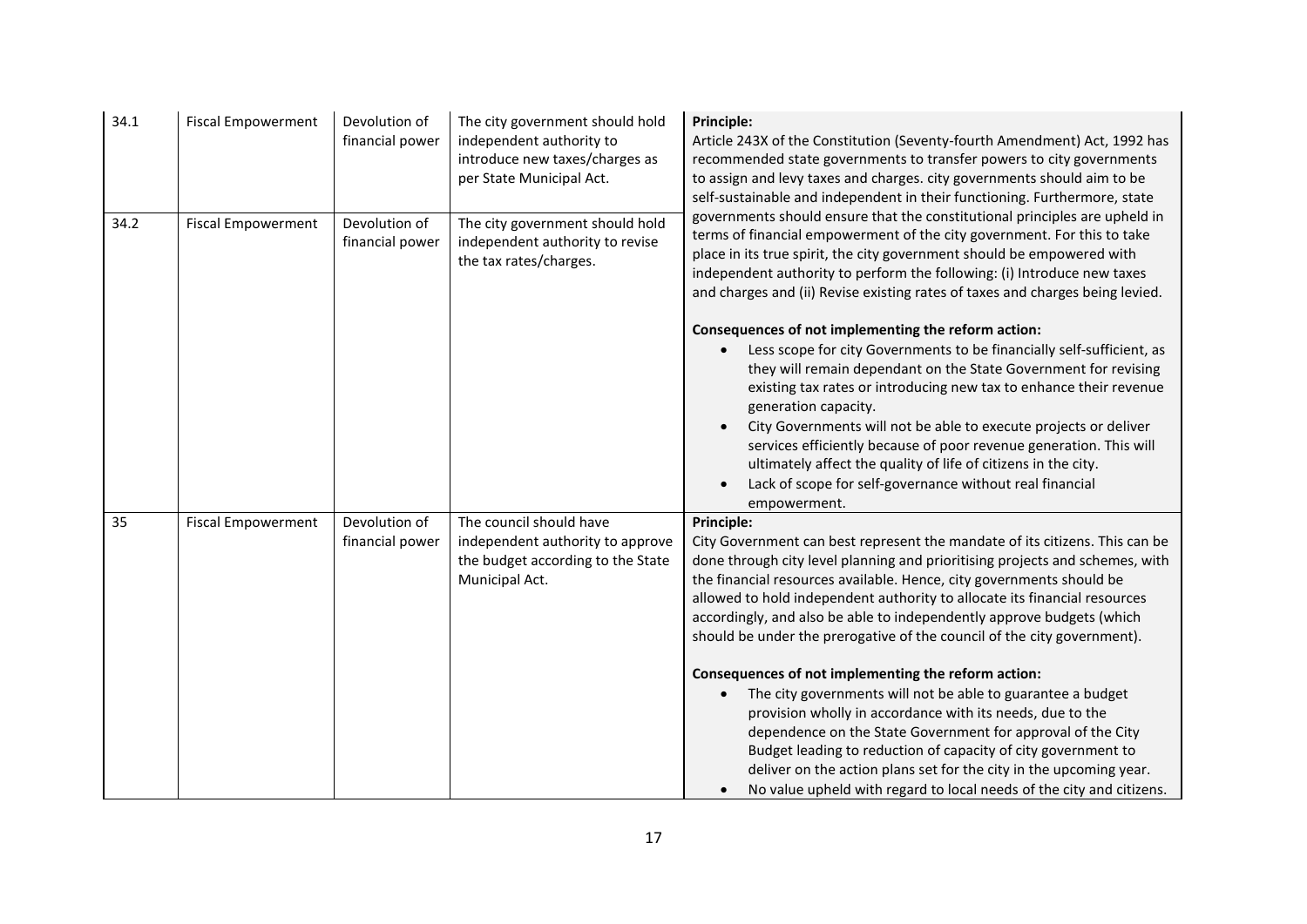| 36 | <b>Fiscal Empowerment</b> | Devolution of<br>financial power | The State Municipal Act should<br>have provision for the city<br>government budget to include<br>budget allocated by parastatal<br>agencies in the city. | <b>Principle:</b><br>Most of the Indian cities have various parastatal agencies, that are involved<br>in functions/delivering services that were recommended by the<br>Constitution (Seventy-fourth Amendment) Act, 1992 to be devolved to the<br>city government. On this note, to monitor the service delivery in the city by<br>the multiple parastatal agencies, it is important that the budgets of the<br>parastatal agency are reflected in the city government budget.<br>Consequences of not implementing the reform action:<br>No standard reference in city budget document that can show the<br>estimated investment in terms of service upgradation and projects<br>in the city, including that of the multiple agencies that operate in<br>the city.<br>Lack of information on the investments being made for the city in<br>the coming financial year.<br>Optimal fund utilisation may not happen.                                                                                 |
|----|---------------------------|----------------------------------|----------------------------------------------------------------------------------------------------------------------------------------------------------|---------------------------------------------------------------------------------------------------------------------------------------------------------------------------------------------------------------------------------------------------------------------------------------------------------------------------------------------------------------------------------------------------------------------------------------------------------------------------------------------------------------------------------------------------------------------------------------------------------------------------------------------------------------------------------------------------------------------------------------------------------------------------------------------------------------------------------------------------------------------------------------------------------------------------------------------------------------------------------------------------|
| 37 | <b>Fiscal Empowerment</b> | Devolution of<br>financial power | The city government should hold<br>authority to access market<br>borrowings.                                                                             | <b>Principle:</b><br>City Governments should aim to be self-sustainable and independent in its<br>functioning. One of the mechanisms to funding can be through the system<br>of borrowing, but on the prescribed limits that are set and through<br>proactive planning of repayment. This should be in line with the system of<br>borrowings followed at the central government and state government level.<br>Hence, city government should be authorised to borrow, subject to<br>conditions.<br>Consequences of not implementing the reform action:<br>The city government will not have the ability to raise large scale<br>financial resources from the market temporarily for necessary<br>projects or emergency funding, without depending on the state<br>resources.<br>Curtails the potential of city governments to execute large scale<br>capital projects which require large capital.<br>Low factor of financial responsibility built in, as there exists no<br>obligation to repay. |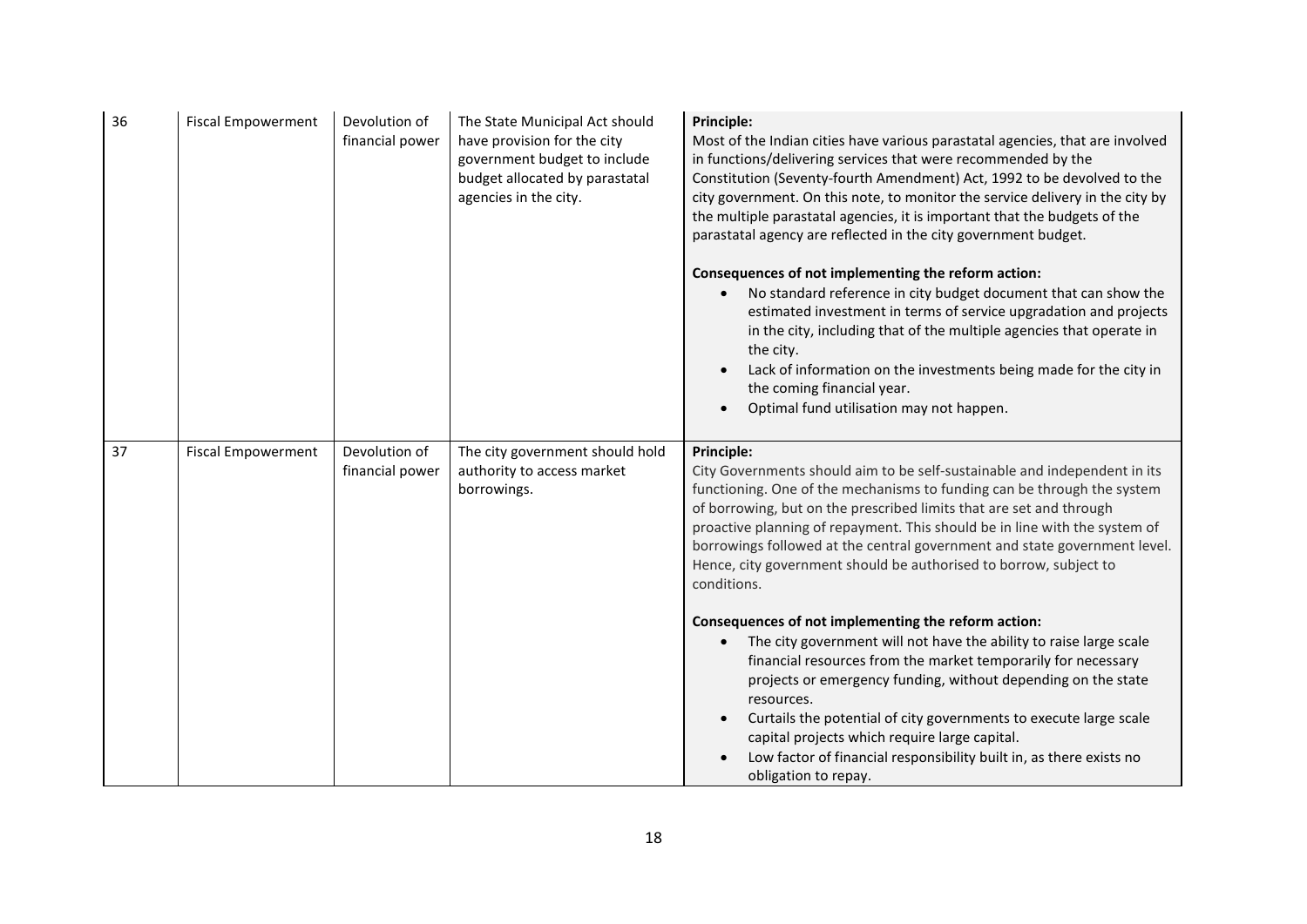| 38 | <b>Fiscal Empowerment</b> | <b>Systemic Fiscal</b><br>transfers | The State Finance Commission<br>(SFC) should have 5th SFC<br>report/latest report published on<br>official website. | <b>Principle:</b><br>As per Article 243Y of the Constitution (Seventy-fourth Amendment) Act,<br>1992, States should constitute State Finance Commission (SFC) every five<br>years in order to conduct the review of financial status of Local<br>governments in the state and furnish a SFC report with recommendations.<br>Hence, in this context, since the Constitution (Seventy fourth Amendment)<br>Act, 1992 came into force, the latest SFC to be constituted in each state is<br>supposed to be the 5th SFC. Therefore, through this indicator, we have<br>looked at whether the 5th SFC reports have been published by the States<br>on the respective State Finance Commission website.<br>Consequences of not implementing the reform action: |
|----|---------------------------|-------------------------------------|---------------------------------------------------------------------------------------------------------------------|----------------------------------------------------------------------------------------------------------------------------------------------------------------------------------------------------------------------------------------------------------------------------------------------------------------------------------------------------------------------------------------------------------------------------------------------------------------------------------------------------------------------------------------------------------------------------------------------------------------------------------------------------------------------------------------------------------------------------------------------------------|
|    |                           |                                     |                                                                                                                     | No transparency about SFC's recommendations to improve local<br>government financial status.<br>Leads to removal of scope for any scrutiny by public and necessary<br>accountability being maintained.                                                                                                                                                                                                                                                                                                                                                                                                                                                                                                                                                   |
|    |                           |                                     |                                                                                                                     | Scope for arbitrary fund allocation.                                                                                                                                                                                                                                                                                                                                                                                                                                                                                                                                                                                                                                                                                                                     |
| 39 | <b>Fiscal Empowerment</b> | <b>Systemic Fiscal</b><br>transfers | The Action Taken Report of latest<br>SFC should be published on the<br>official website by state<br>government.     | Principle:<br>The Constitutional provision of Article 243Y Clause (2) states that SFC<br>should also file an Action Taken Report (ATR) with details on the actions<br>taken with respect to the recommendations made in the SFC report to the<br>State Legislature. Hence, from the perspective of transparency of the<br>recommendations and the actions being taken, the ATR file of the latest SFC<br>should be published on an official website by the state government.                                                                                                                                                                                                                                                                             |
|    |                           |                                     |                                                                                                                     | Consequences of not implementing the reform action:                                                                                                                                                                                                                                                                                                                                                                                                                                                                                                                                                                                                                                                                                                      |
|    |                           |                                     |                                                                                                                     | If state government does not consider and implement the                                                                                                                                                                                                                                                                                                                                                                                                                                                                                                                                                                                                                                                                                                  |
|    |                           |                                     |                                                                                                                     | recommendations of the SFC, the constitutional spirit of                                                                                                                                                                                                                                                                                                                                                                                                                                                                                                                                                                                                                                                                                                 |
|    |                           |                                     |                                                                                                                     | constituting an SFC will not be upheld.                                                                                                                                                                                                                                                                                                                                                                                                                                                                                                                                                                                                                                                                                                                  |
|    |                           |                                     |                                                                                                                     | Citizens will not know status of implementation by the state                                                                                                                                                                                                                                                                                                                                                                                                                                                                                                                                                                                                                                                                                             |
|    |                           |                                     |                                                                                                                     | government on the recommendations of SFC to ensure                                                                                                                                                                                                                                                                                                                                                                                                                                                                                                                                                                                                                                                                                                       |
|    |                           |                                     |                                                                                                                     | enhancement of local government's financial capacity.                                                                                                                                                                                                                                                                                                                                                                                                                                                                                                                                                                                                                                                                                                    |
| 40 | <b>Fiscal Empowerment</b> | <b>Systemic Fiscal</b>              | The city government should                                                                                          | Principle:                                                                                                                                                                                                                                                                                                                                                                                                                                                                                                                                                                                                                                                                                                                                               |
|    |                           | transfers                           | receive a direct percentage share                                                                                   | The GST (Goods and Services Tax) has subsumed taxes levied by the State,                                                                                                                                                                                                                                                                                                                                                                                                                                                                                                                                                                                                                                                                                 |
|    |                           |                                     | of GST (Goods and Services Tax)?                                                                                    | but it has made a provision of sharing of taxes between the Centre and the                                                                                                                                                                                                                                                                                                                                                                                                                                                                                                                                                                                                                                                                               |
|    |                           |                                     | (Through mechanisms such as                                                                                         | State. The subsumed list of taxes also includes local taxes, however, there is                                                                                                                                                                                                                                                                                                                                                                                                                                                                                                                                                                                                                                                                           |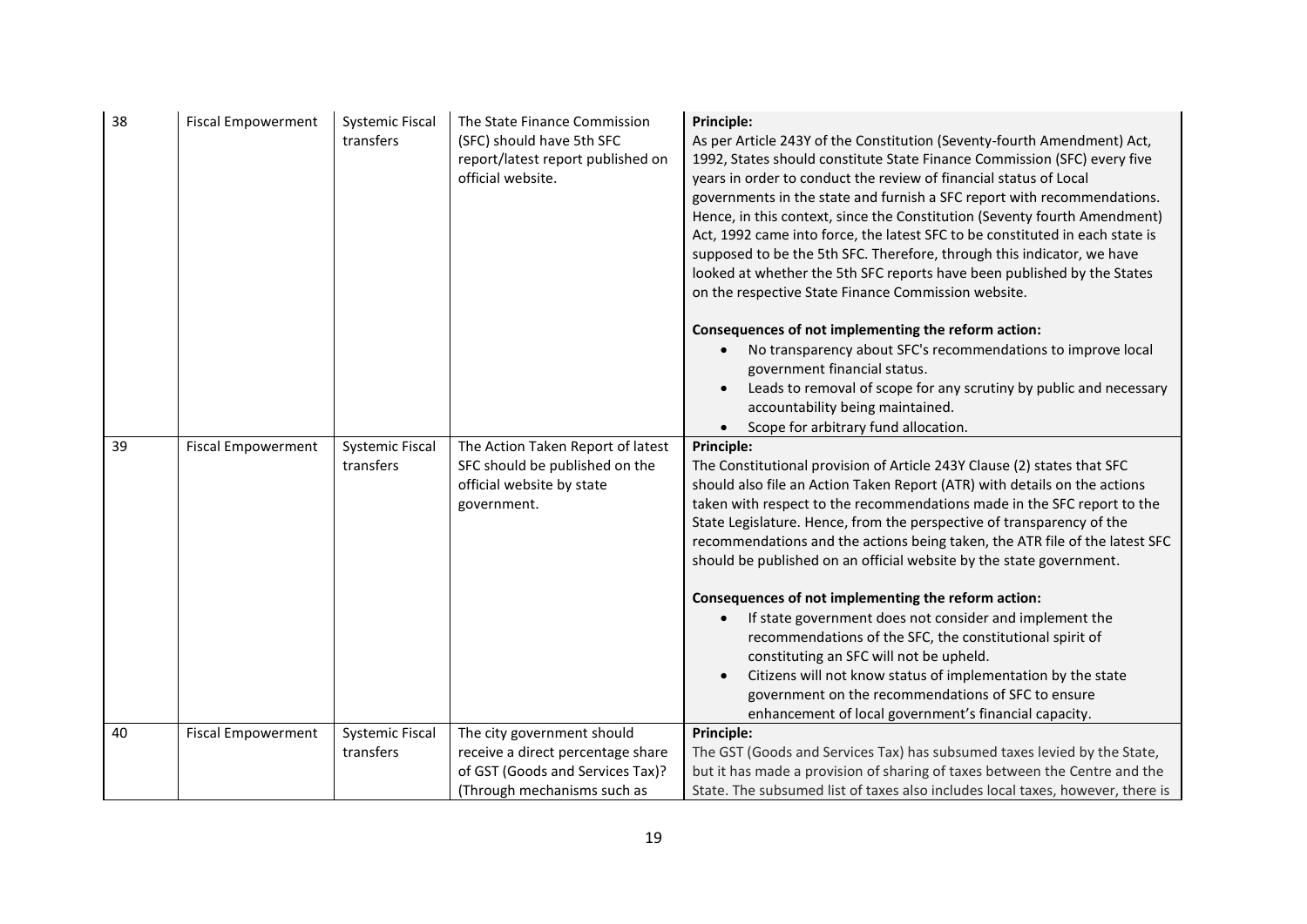|      |                           |                             | escrow accounts etc.).                                                                                | no 'direct sharing' of taxes allotted for the city governments. There are only<br>indirect funds coming through schemes and programmes. city government<br>should also be entitled to receive a direct regular share of the GST revenue<br>collection by the central government similar to that of state government<br>receiving a direct share (State GST and Integrated GST). This direct share to<br>city governments must be done via mechanisms such as escrow account<br>system. This can be mandated by both the Centre and the State for<br>allocation of direct share of GST to city governments. |
|------|---------------------------|-----------------------------|-------------------------------------------------------------------------------------------------------|------------------------------------------------------------------------------------------------------------------------------------------------------------------------------------------------------------------------------------------------------------------------------------------------------------------------------------------------------------------------------------------------------------------------------------------------------------------------------------------------------------------------------------------------------------------------------------------------------------|
|      |                           |                             |                                                                                                       | Consequences of not implementing the reform action:<br>Worsening of the already weak financial status of city<br>governments, leading to negative impact on service delivery and<br>project executions.<br>Higher dependence of city government on the state government<br>for revenues.                                                                                                                                                                                                                                                                                                                   |
| 41.1 | <b>Fiscal Empowerment</b> | Financial<br>accountability | The State Municipal Act should<br>make it mandatory to publish the<br>budget and accounts in the city | <b>Principle:</b><br>Citizens should know how the public money is being used and<br>operationalised for the development of the city. Hence, city government                                                                                                                                                                                                                                                                                                                                                                                                                                                |
| 41.2 | <b>Fiscal Empowerment</b> | Financial<br>accountability | government's website.                                                                                 | should ensure financial transparency through publishing of annual budget<br>and accounts.                                                                                                                                                                                                                                                                                                                                                                                                                                                                                                                  |
| 41.3 | <b>Fiscal Empowerment</b> | Financial<br>accountability |                                                                                                       | Consequences of not implementing the reform action:<br>No transparency on the public money being utilised for municipal<br>projects and services.<br>Citizens will not be able to track whether their issues have been<br>prioritised and the status of financial management performance of<br>the city government.                                                                                                                                                                                                                                                                                        |